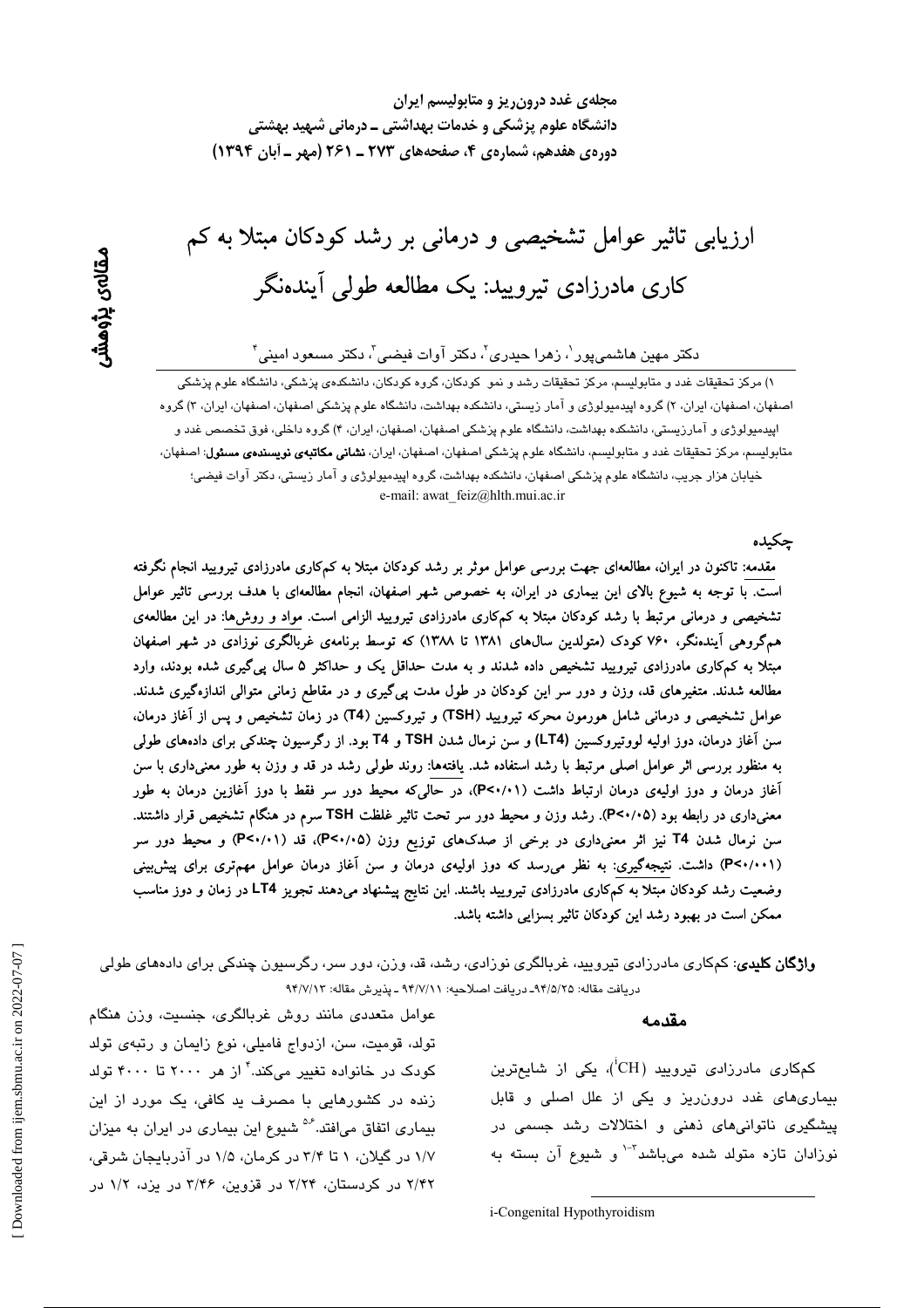تربت حیدریه، ۱/۸ در خراسان جنوبی، ۱/۶ در مازندران، ۲/۷ (سال ۲۰۰۲) و ۱/۳۴ (سال ۲۰۰۹) در اصفهان در هر هزار تو لد زنده گزار ش شده است.<sup>۱۸–۷</sup>

بیشتر نوزادان مبتلا به CH در هنگام تولد دارای وضعیت طبیعی هستند و هیچ علامتی از بیماری را در خود نشان نمے،دھند؛ این در حالے است که مطالعاتی که در زمینه پیگیری این بیماران انجام گرفته است نشان میدهند که تاخیر در تشخیص و درمان این بیماری ممکن است علاوه بر عوارض عصبی شناخته شدهای مانند عقبماندگی ذهنی، هماهنگی حرکتی ضعیف، عدم تعادل، انحراف چشم و مشکلات یادگیری، عواقبی مانند الگوی رشد ناقص و کوتاه ق*دی* دائمی را نیز در یی داشته باشد.<sup>۲۰۴</sup> از این رو سالهاست که برنامه غربالگری CH در بسیاری از کشورها، از جمله ایران، با هدف تشخیص و درمان هرچه سریعتر این بیماری انجام میگرد.<sup>۱٬۱۹</sup> از سال ۲۰۰۲ نیز در شهر اصفهان، برنامهی غربالگری کمکاری مادرزادی تیرویید به عنوان یک مطالعه مقدماتی آغاز شد. به دلیل شیوع بالای این اختلال در این منطقه، این پرنامه به عنوان یک پرنامهی غربالگری در سراسر ایران اقتباس شده و تا به حال نیز ادامه یافته است. ۴۸

مطالعات مختلفی در زمینهی بررسی وضعیت رشد كودكان مبتلا به CH و عوامل مرتبط با آن انجام شده است، اما نتايج حاصل از آنها بسيار متفاوت و بحث برانگيز بوده است. برخی نشان دادهاند که این کودکان دارای تاخیر رشد هستند، اما درمان به موقع و زودهنگام این بیماران منجر به رشد طبیعی آنان خواهد شد. این در حالی است که برخی دیگر از مطالعات، هیچگونه تفاوتی را از لحاظ رشد این کودکان با سایر کودکان طبیعی گزارش نکردهاند.<sup>۲۲-۲۰</sup>اعتقاد برخی از محققان این است که عوامل بسیاری از جمله سن آغاز درمان، میزان دوز درمانی استفاده شده، سن نرمال شدن هورمون محركه تيروييد<sup>:</sup> (TSH) و شدت اين اختلال ممکن است بر وضعیت رشد کودکان مبتلا به CH تاثیر بگذارند. <sup>۲۵،۲۶</sup> برای نمونه میتوان به پژوهش انجام گرفته توسط گرذت<sup>"</sup> اشاره نمود که موید همین مطلب است.<sup>۲۶</sup> همچنین نتایج حاصل از مطالعهی هیردال<sup>ا</sup> و همکارانش و پژوهش بروک<sup>٬i</sup> نشان می،دهند که استفاده از دوز اولیه و

لووتیروکسین (LT4) در درمان این اختلال میتواند موجب تسریع رشد کودکان مبتلا به آن گردد.<sup>۲۷،۲۸</sup>

پژوهشهای اندکی در زمینه رشد کودکان مبتلا به CH و عوامل مرتبط با آن در ایران طراحی و اجرا شدهاند و بیشتر به ارزیابی اختلالات ذهنی این بیماران پرداختهاند.\*\*\* با توجه به این که مشکلات جسمی ناشی از این بیماری به اندازه*ی* ناتوانیهای ذهنی حاصل از آن حایز اهمیت میباشند و زندگی این کودکان را در آینده تحت تاثیر قرار میدهند و همچنین در نظر گرفتن شیوع بالای این بیماری در ایران و به ویژه در اصفهان، مطالعه حاضر با هدف ارزیابی تاثیر عوامل تشخیصی و درمانی بر وضعیت رشد بیماران مبتلا به کم کاری مادرزادی تیرویید طراحی و اجرا گردید. این مطالعه برای اولین بار در ایران با استفاده از مدل رگرسیون چندکی برای دادههای طولی انجام گرفته است، که میتواند تصویر جامع تری از تاثیر پیشبینهای مختلف بر قد، وزن و محیط دور سر بیماران مبتلا به CH را ارائه کند.

### مواد و روشها

نوع مطالعه و شرکتکنندگان

مطالعهی حاضر از نوع همگروهی آیندهنگر بود که در آن پس از کسب مجوزهای لازم از مدیریت محترم مرکز تحقيقات غدد و متابوليسم اصفهان، و هماهنگي با بخش آمار و اطلاعات این مرکز، اطلاعات کودکان متولد سالهای ۱۳۸۱ تا ۱۳۸۸ مبتلا به کمکاری مادرزادی تیرویید مراجعه کننده به مرکز صدیقهی طاهرهی اصفهان، که از راه برنامهی غربالگری نوزادی شناسایی شده و تحت درمان قرار گرفته بودند، جمعآوری گردید. روش نمونهگیری، به صورت در دسترس (ساده) بود. معیار ورود به مطالعه، ابتلا به کمکاری مادرزادی تیرویید بود که از طریق برنامهی غربالگری نوزادی شناسایی شده بودند. معیارهای خروج از مطالعه عبارت بودند از: ابتلا همزمان به CH و بیماری یا عوارض دیگری نظیر نارسی، تاخیر رشد داخل رحمی<sup>"</sup>، مشکلات ژنتیکی مانند سندرم داون یا آنومالی شدید، همچنین فقدان اطلاعات لازم در مورد متغیرهای اصلی پژوهش مانند نامشخص بودن جنسیت، سن و شاخصهای تنسنجی و یا خطای فاحش در اندازهگیری. در مجموع، اطلاعات مربوط به ۹۲۴ کودک مبتلا به CH جمعآوری شد که با لحاظ معیارهای

i - Thyroid Stimulating Hormone

ii- Grant

iii - Heyerdahl

iv-Brook

v - Intrauterine Growth Retardation (IUGR)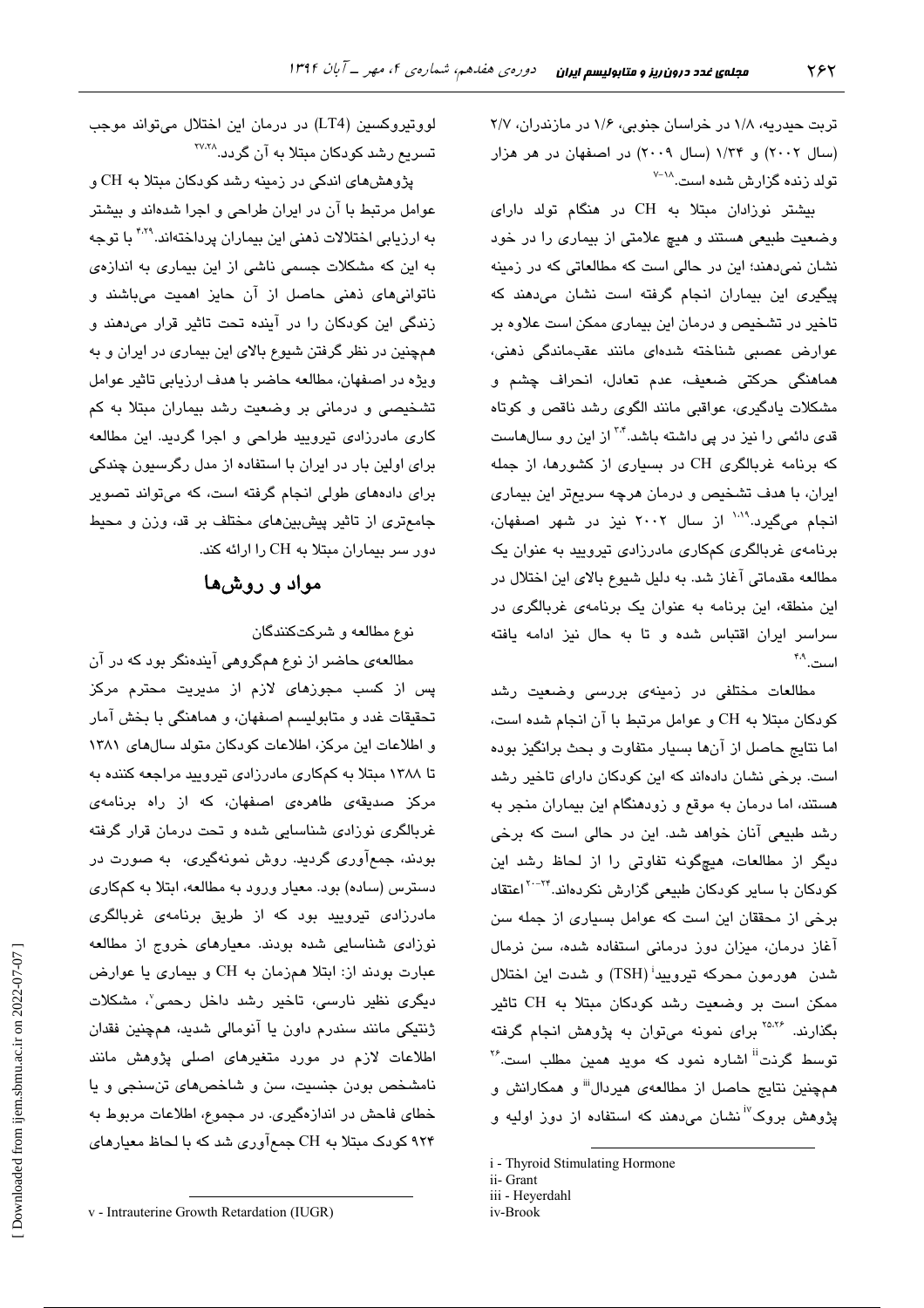خروج، ۷۶۰ کودک مورد مطالعه قرار گرفتند. کودکان مبتلا به CH (با تركيب سنى-جنسى مختلف) از زمان تشخيص بیماری یے گیری شدند، به طوری که نقطهی ورود هر یک از بیماران به مطالعه با دیگری متفاوت بود. هورمونهای تیرویید در کودکان کوچکتر از یک سال، هر ۴–۳ ماه یک بار و در کودکان پزرگتر از یک سال، هر ۶–۴ ماه یک بار اندازهگیری شده بودند، به نحوی که در سال اول تولد، چهار اندازه از هر متغیر و از سال دوم تا سال پنجم، دو اندازه از مقادیر متغیرهای تحت بررسی برای هر کودک در پرونده پزشکی آنها ثبت شده بود. از بین این کودکان ۶۵ نفر متولد ١٣٨١، ٩۶ نفر متولد ١٣٨٢، ٨۴ نفر متولد ١٣٨٣، ٧٨ نفر متولد ١٣٨۴، ١١٣ نفر متولد ١٣٨۵، ١٢٣ نفر متولد ١٣٨۶، ١١١ نفر متولد ۱۳۸۷ و ۹۰ نفر متولد سال ۱۳۸۸ بودند. در پژوهش حاضر، مدت زمان پیگیری برای افراد تحت بررسی، بسته به سال تولد آنها، حداقل یک و حداکثر ۵ سال در نظر گرفته شد. پروتکل این مطالعه توسط کمیتهی اخلاق در پژوهشهای پزشکی دانشگاه علوم پزشکی اصفهان با کد طرح ۲۹۰۲۱۷ به تصویب رسند.

### اندازهگیریها

### برنامهی غربالگری کمکاری مادرزادی تیرویید اصفهان

در این برنامه، که در خرداد ۱۳۸۱ آغاز شد، کلیه نوزادان ارجاع شده از ۱۷ بیمارستان و زایشگاه مختلف شهر اصفهان (خصوص*ی-دو*لتی) به مرکز تحقیقات غدد و متابولیسم اصفهان مورد بررسی قرار گرفتند. نمونههای خون وریدی نوزادان در روزهای ۳ تا ۷ پس از تولد، توسط پرستاران کارآزموده گرفته میشد و نتایج آزمایشها به همراه فرم اطلاعاتی مربوط به خصوصیات نوزاد، سن حاملگی، جنس، شاخصهای تنسنجی و تاریخ تولد توسط پزشک فوق تخصص غدد و پزشک عمومی همکار طرح بررسی و موارد نیازمند فراخوان تعیین میگردیدند. غلظتهای سرمی تیروکسین<sup>:</sup> (T4) و TSH به ترتیب توسط روشهای <sup>ii</sup>RIA و <sup>ii</sup>IRMA با استفاده از کیتهای شرکت کاوشیار اندازهگیری شدند و آزمایشها توسط گاما کانتر مركز تحقيقات غدد (دستگاه Berthold-IB 2111-12) انجام گرفت. حساسیت آزمایشات T4 و TSH به ترتیب ۰/۳۸ میکروگرم در صد میلی لیتر و ۰/۰۵ میلی واحد بین المللی در

i-Thyroxine

لیتر بود. اساس فراخوان در نوزادان رسیده و با وزن بالای ۲۵۰۰ گرم، سطح T4 کمتر از ۶/۵ میکروگرم در صد میلی لیتر و یا TSH بالاتر یا مساوی ۲۰ میلی واحد بین المللی در لیتر بود. در نوزادان نارس، فراخوان بر اساس TSH بالا نسبت به سن نوزاد و یا T4 پائین نسبت به وزن نوزاد انجام گردید. سپس فراخوان مجدد برای نوزادانی با سطح TSH بالاتر از ۱۰ میلی واحد بین المللی در لیتر انجام شد. در پایان کودکانی که سطوح T4 و TSH غیر طبیعی داشتند، یعنی در اندازهگیری دوم آنها بین روزهای ۷ تا ۲۸ سطح TSH بالاتر از ١٠ ميلي واحد بين المللي در ليتر يا سطح T4 كمتر از ۶/۵ میکروگرم در صد میلی لیتر بود، به عنوان بیمار مبتلا به کمکاری تیرویید تشخیص داده شدند. در نورادان نارس و رسیده، علاوه بر توجه به TSH، در صورتی که T4 متناسب با وزن نوزاد پائین بود، آزمایشهای تکمیلی T3RU" و FTI<sup>"</sup> انجام میشد و نتایج غیر طبیعی مشخص می شدند. به محض اینکه بیماری نوزادان تشخیص داده میشد، در بازه ۱۵ تا ۳۰ روز با LT4 با یک دوز واحد ۱۵-۱۰ میکروگرم به ازای کیلوگرم در روز تحت درمان قرار میگرفتند و به طور منظم پیگیری میشدند. موارد دایمی و گذرای کم کاری مادرزادی تیرویید در سن سه سالگی با اندازهگیری غلظتهای TSH و T4 چهار هفته پس از اتمام درمان LT4 تعیین شدند. کودکانی با سطح TSH نرمال (کمتر از ۱۰ میلی واحد بینالمللی در لیتر) به عنوان موارد گذرا و بیمارانی با سطوح TSH افزایش یافته (بیش از ١٠ میلی واحد بین المللی در لیتر) و سطوح T4 کاهشیافته (کمتر از ۶/۵ میکروگرم در صد میلی لیتر) به عنوان موارد دایمی در نظر گرفته شدند. مداخلات درمانی برای کودکانی که بیماری دایمی در آنها تشخیص داده میشد، ادامه پیدا میکرد. جزئیات بیشتر در مورد معیارهای تشخیصی این برنامه غربالگری را میتوان در مطالعات دیگر مشاهده نمود. <sup>۴،۹</sup>

#### اندازهگیری شاخصهای تنسنجی و سایر متغیرها

در هر یک از مقاطع زمانی پیگیری، علاوه بر ارزیابی تستهای عملکرد تیرویید، رشد فیزیکی کودک مبتلا به کمکاری مادرزادی تیرویید از طریق اندازهگیری قد، وزن و محیط دور سر انجام میشد. طول درازکش تا سن دو سالگی (قبل از راه رفتن)، سپس قد ایستاده، بدون کفش با استفاده از یک متر نواری در مقابل یک دیوار با دقت ١٠ میلی متر

ii-Radioimmunoassay (RIA)

iii-Immunoradiometric Assay (IRMA)

iv-T3 Resin Uptake (T3RU)

v- Free T4 Index (FTI)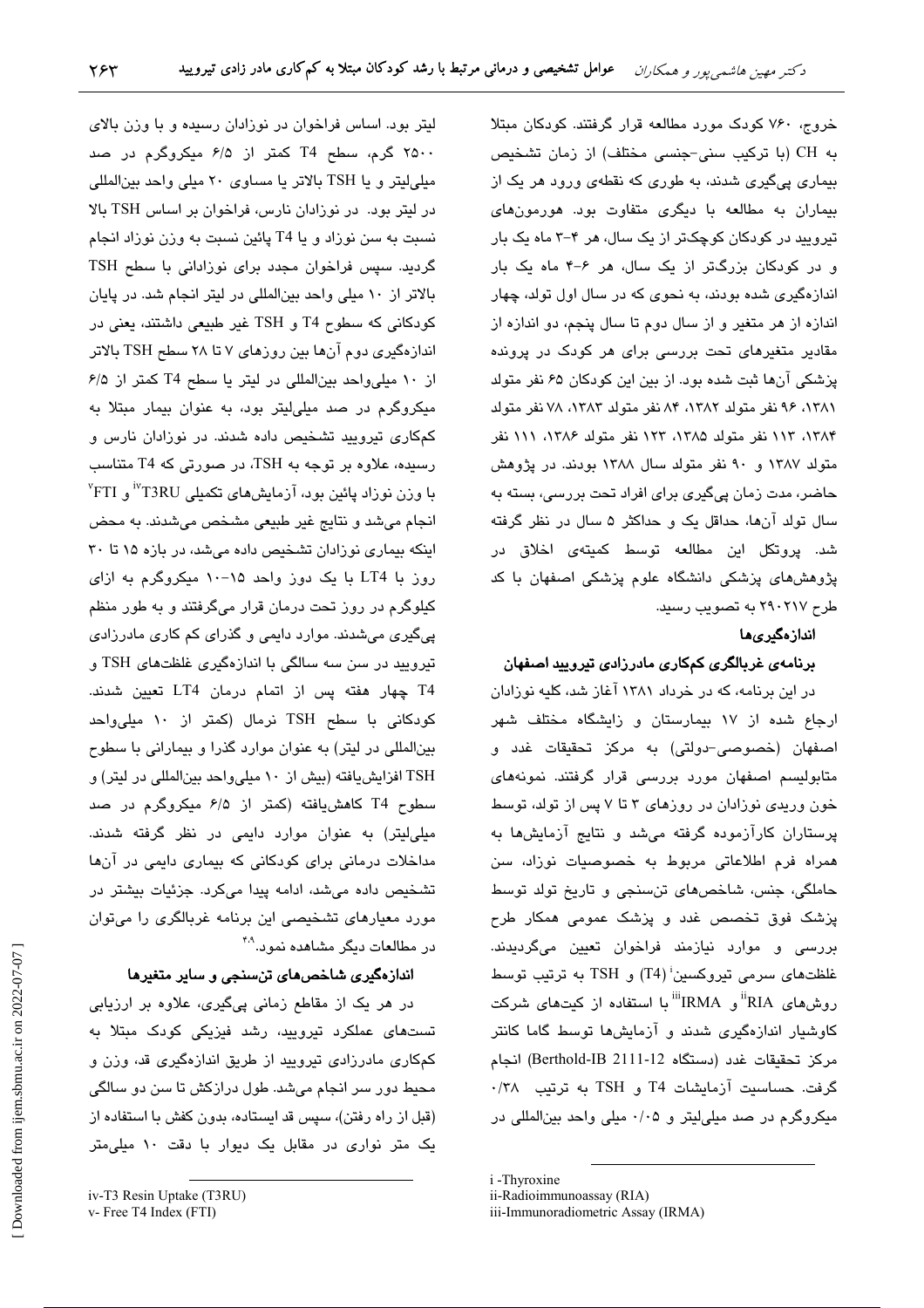اندازهگیری شد. وزن بیماران با تقریب ۱۰ گرم با استفاده از یک ترازوی الکترونیکی که بر روی یک زمین مسطح قرار داده شده بود، اندازهگیری شد. وزن کودکان، بدون حرکت و در حالی که لباس های سبک بر تن داشتند، اندازهگیری شد. محیط دور سر با استفاده ازیک متر نواری بدون قابلیت ارتجاعی و یا دقت ۱۰ میلی متر اندازهگیری شد. در هر زمان پیگیری، تمام این شاخصها با استفاده از مقیاس یکسانی اندازهگیری شدند. اندازهگیری شاخصهای تنسنجی، توسط یک فوق تخصص غدد و یک پرستار کارآزموده در هر ویزیت به دست میآمدند.

سایر عوامل بررسی شده عبارت بودند از: غلظت سرمی TSH و T4 در زمان تشخیص و پس از آغاز درمان، سن آغاز درمان (با دو ردهی ۳۰ روز یا کمتر و بیش از ۳۰ روز)، دوز اولیهی LT4 (با دو ردهی کمتر از ۳۳/۳۳ میکروگرم به ازای کلوگرم در روز و بیشتر با مساوی ۳۳/۳۳ میکروگرم به ازای کیلوگرم در روز)، اولین سن نرمال شدن TSH و T4 (بر حسب ماه) و شاخصهای تنسنجی در بدو تولد (متغررهای یابه).

### تجزیه و تحلیل آماری

در مطالعات طولی، هر آزمودنی در طی زمان به طور مکرر مورد سنجش و اندازهگیری قرار میگیرد. هدف اصلی اکثر این مطالعات، مشخص نمودن تغییرات متغیر پاسخ در طی زمان و ارزیابی عواملی است که بر این تغییرات تاثیر میگذارند. هنگام ارزیابی این تاثیرات، باید تغییرپذیری درون فردی ناشی از اندازهگیریهای مکرر یک آزمودنی به منظور جلوگیری از سوگیری برآورد پارامترها، لحاظ شود<sup>۳۰</sup> در مطالعهی حاضر، از روش آماری پیشرفته رگرسبون چندکی برای دادههای طولی، به منظور بررسی اثر عوامل اصلی بر الگوی رشد کودکان مبتلا به کم کاری مادرزادی تیرویید، استفاده شده در رگرسیون چندکی، بر خلاف رگرسیون خطی که اثر متغیرهای مستقل را روی میانگین متغیر پاسخ ارزیابی میکند، این امکان را برای پژوهشگر فراهم میکند که در طبفی از مقادیر (چندکهای مختلف)، اثر متغیرهای پیشبین روی متغیر پاسخ به طور جداگانه ارزیابی شود. بنابراین این روش آماری، در پژوهش حاضر مشخص میکند که چگونه ویژگیهای (عوامل تشخیصی و درمانی) مختلف کودکان مبتلا به کم کاری مادرزادی تیروییه، رشد (شاخصهای تنسنجی) آنها را در چندکهای مختلف تحت تاثیر قرار می دهد. بدین ترتیب، تصویر کاملتری از ارتباط

متغیرهای مذکور با رشد کودکان ارائه خواهد شد. علاوه بر آن، این روش به فرضیات توزیعی کمتری نیاز دارد و ساختار طولی دادهها را نیز لحاظ میکند.<sup>۳۱،۳۲</sup> در یژوهش حاضر، مدل رگرسیون چندکی به منظور برآورد اثر عوامل مختلف بر توزیع "قد، وزن و محیط دور سر" کودکان مبتلا به CH مورد استفاده قرار گرفت. از صدکهای ۳، ۸۰، ۲۵، ۵۰، ۰۸۵ ۹۰، و ۹۷ برای هر متغیر پاسخ استفاده شد. به منظور برآورد پارامترها، از نرمافزار آماری R ورژن ۲/۲ استفاده شد.

# بافتهها

در این مطالعهی طولی، ۷۶۰ بیمار، شامل ۳۴۵ دختر و ۴۱۵ پسر مبتلا به کمکاری مادرزادی تیرویید مورد ارزیابی قرار گرفتند. اطلاعات بیشتری در مورد ابعاد مختلف رشد کودکان بررسی شده در پژوهش حاضر، در مقالات دیگری منتشر شده است.<sup>۳٬۳۴</sup> جدولهای ۱ تا ۳ به ترتیب برآوردهای حاصل از مدل رگرسیون چندکی برای ارزیابی تاثیر پیش بینهای مختلف برای صدکهای ۳، ۱۰، ۲۵، ۵۰، ۵۰، ۴۵. و ۹۷ قد، وزن و محیط دور سر کودکان مبتلا به CH را نشان می،دهند.

ارتباط بين سن و قد، وزن و محيط دور سر پايه با هر سه متغیر پاسخ به میزان زیادی مثبت و معنیدار بود (p<۰/۰۱). همچنین، در تمامی صدکها، قد، وزن و دور سر پسران به طور معنیداری از دختران بالاتر بود (p<۰/۰۱).

برآوردهای حاصل از رگرسیون چندکی نشان دادند که ّدوز آغازین درمان" اثرات به شدت مثبت و معنیداری بر توزیع قد، وزن و محیط دور سر بیماران مبتلا به کمکاری مادرزادی تیرویید داشت (p<۰/۰۱). به عبارت دیگر، نتایج حاصل نشان دادند که قد، وزن و محیط دور سر بیمارانی که دوز اولیه درمان آنها بزرگتر یا مساوی با ۳۳/۳۳ میکروگرم به ازای کیلوگرم در روز بود، به طور معنیداری بزرگتر از بیمارانی بود که دوز اولیهی درمان آنها کمتر از ۳۳/۳۳ میکروگرم به ازای کیلوگرم در روز بود (p<۰/۰۱). بزرگی این اثر، زمانی که از صدکهای پایینتر به سمت صدکھای بالایی توزیع محیط دور سر حرکت میکردیم، افزايش مي يافت.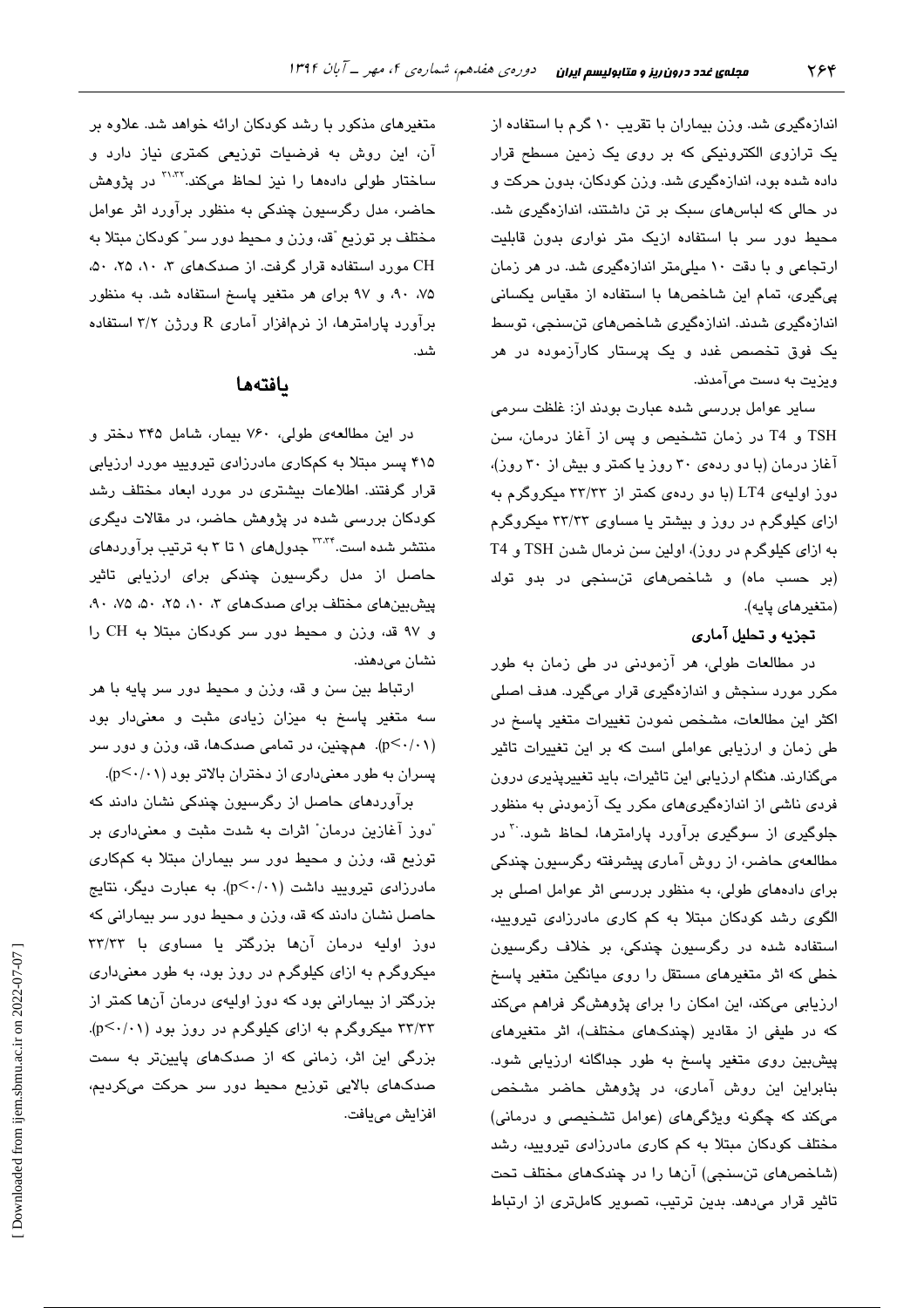|                                                                              |                            |                                    |                           |                                                         |                            |                                   |                            | صدک                                   |                           |                            |                               |                                |                          |                                         |
|------------------------------------------------------------------------------|----------------------------|------------------------------------|---------------------------|---------------------------------------------------------|----------------------------|-----------------------------------|----------------------------|---------------------------------------|---------------------------|----------------------------|-------------------------------|--------------------------------|--------------------------|-----------------------------------------|
| متغیرهای پیش بین                                                             |                            | $\mathbf{v}$                       |                           | $\mathcal{N}$                                           |                            | ٢۵                                |                            | $\ddot{\circ}$                        |                           | ٧۵                         |                               | ٩.                             |                          | $\gamma$                                |
|                                                                              | برآورد                     | t-value                            | برآورد                    | t-value                                                 | برآورد                     | t-value                           | برآورد                     | t-value                               | برآورد                    | t-value                    | برآورد                        | t-value                        | برآورد                   | t-value                                 |
| سن                                                                           | $\cdot/9$ .                | $\sqrt[3]{1/\sqrt{2}}$             | $\cdot/\Lambda$ 9         | $\sqrt[4]{10}$                                          | $\cdot/\Lambda$ ٩          | $\gamma$                          | $\cdot$ /9.                | ۸۹/۹۲*                                | .195                      | *ν۵/۸۲                     | .199                          | $*_{50/F}$                     | .19 <sub>A</sub>         | $\lq{\circ}$ n $\gamma$                 |
| قد پایه                                                                      | $\cdot/\tau$ ٥             | $^*$ ۵/۹.                          | $.7\gamma$                | $\sqrt[*]{\cdot}/\cdot$ ۶                               | .159                       | $\sqrt[*]{11/\cdot}$              | .74                        | $\Lambda^* \setminus \cdot / \Lambda$ | $\cdot/\tau$              | $^*_{\mathcal{N}}$         | .77V                          | $^*\wedge$                     | $\cdot/\tau$ .           | $^*$ ۵/۱۵                               |
| جنسيت (دختر: ۰)                                                              | $\sqrt{\tau}$ .            | $\sqrt[*]{\wedge}$                 | 1/TT                      | $\check{\mathcal{F}}/\check{\mathcal{F}}$               | $\sqrt{V}$                 | $^*$ ۴/۴۷                         | $\sqrt{\tau}$ .            | $^*$ ۶/۱۶                             | $\sqrt{y}$                | $^*$ ۴/۳۶                  | $\cdot/\lambda\mathsf{Y}$     | $^\dagger$ ۲/۴۳                | $\sqrt{\cdot}$           | $\sqrt[{\frac{1}{2}}]{\wedge}$          |
| غلظت T4 (میکروگرم در صد میلیلیتر) در<br>زمان تشخيص بيمارى                    | $\cdot/\cdot$ ۴            | 1/TT                               | $\cdot/\cdot$ ۳           | ۴۲/۱۴                                                   | $\cdot/\cdot\cdot$ 9       | $\cdot/\Lambda\tau$               | $\cdot/\cdot$ $\mathsf{y}$ | $\sqrt[4]{1/\sqrt{r}}$                | $\cdot/\cdot\$            | $\cdot/\sqrt{2}$           | $\cdot/\cdot\cdot\tau$        | $\cdot$ /۲۱۷                   | $\cdot/\cdot\cdot\wedge$ | .779                                    |
| غلظت TSH (میلی واحد بین المللی در لیتر)<br>در زمان تشخیص بیماری              | $-\cdot/\cdot\cdot$ ۴      | $-\frac{1}{\sqrt{2}}$              | $-\cdot/\cdot \cdot \tau$ | $-\gamma/\cdot$ ٩                                       | $-\cdot/\cdot\cdot$        | $-\cdot/\tau\Delta$               | $\cdot/\cdot\cdot$         | $\cdot$ /۴۵                           | $\cdot/\cdot\cdot$        | $\cdot$ / $\approx$        | $\cdot/\cdot\cdot$            | $\cdot$ /۲۴ $V$                | $\cdot/\cdot\cdot$       | $-\cdot/\cdot$ ۴۵                       |
| غلظت T4(میکروگرم در صد میلیلیتر)<br>پس از آغاز درمان                         | $-\cdot/\cdot\cdot$ ۶      | $-\cdot/\tau\Lambda$               | $-\cdot/\cdot \cdot$      | $-\cdot$ /٩۵                                            | $-\cdot/\cdot\cdot$        | $-\cdot/\cdot$                    | $-\cdot/\cdot\cdot$        | $-\cdot/\tau$ .                       | $-\cdot/\cdot\cdot f$     | $-197$                     | $-\cdot/\cdot\cdot\wedge$     | $\sqrt[3]{2}-1/5\lambda$ ۴     | $-\cdot/\cdot\lambda$    | ۶۵۸/۱– <sup>‡</sup>                     |
| غلظت TSH (میلی واحد بین المللی در لیتر)<br>پس از آغاز درمان                  | $\cdot/\gamma$             | .794                               | .19                       | $\sqrt[{\frac{1}{2}}]{\gamma^{\frac{1}{2}}}$            | $\cdot/\cdot$ $\mathsf{y}$ | $\cdot$ /٢٣                       | $-\cdot/\cdot \cdot$       | $-\cdot/\sqrt{2}$                     | $\cdot/\cdot$ ٩           | $\sqrt{\cdot \cdot \cdot}$ | .187                          | $\frac{1}{\sqrt{1}}$           | $\cdot/\gamma$           | 1/109                                   |
| سن شروع درمان<br>$(5.975)$ روز در برابر ۳۰< روز)                             | $-\frac{1}{\sqrt{1}}$      | $\sqrt[{\frac{4}{3}}]{-1}/\Lambda$ | $-\frac{1}{r}$ .          | $\displaystyle\raisebox{0.6ex}{\text{--}}\tau/\tau\tau$ | $-\frac{1}{2}$             | $^*$ – $\tau/\varpi\tau$          | $-\frac{1}{\sqrt{5}}$      | $\mathstrut^*$ –۳/۸۵                  | $-\frac{1}{\tau}$ .       | $-\tau/\gamma$             | $-\cdot/\Lambda\cdot\Upsilon$ | $^{\ddagger}$ -1/V۶1           | $-\frac{1}{9}\lambda$    | $-\tau/\sqrt{2}$                        |
| دوز آغازین درمان (٣٣/٣٣> در برابر<br>۶۳۲/۳۳ میکروگرم به ازاء کیلوگرم در روز) | $1/\tau$ ۴                 | $^{\ddagger}$ $\sqrt{9}$           | $\cdot/\lambda\Delta$     | $^{\dagger}$ ۲/۲۳                                       | 1/10                       | $\sqrt[*]{\gamma/\Delta}$ .       | $\sqrt{\zeta}$ .           | $^*$ ۴/۱۹                             | $\cdot/\cdot$             | $\gamma$                   | .189                          | $\sqrt[3]{2}$                  | 1/V17                    | $\mathsf{r}_{\mathsf{Y}/\mathsf{r}}$ av |
| سن نرمال شدن T4                                                              | $-\cdot/\cdot\cdot\Lambda$ | $-\cdot/\gamma$                    | $-\cdot/\cdot \cdot \tau$ | $-\cdot/\Lambda\Upsilon$                                | $-\cdot/\cdot\cdot\Delta$  | $\sqrt[{\frac{k}{2}}]{-\sqrt{2}}$ | $-\cdot/\cdot\cdot\Delta$  | $^{\dagger}$ -۲/۱۳                    | $-\cdot/\cdot\cdot V$     | ۵ - /۲− ً                  | $-\cdot/\cdot\cdot V$         | $^{\ddagger}$ – 1/VA۴          | $-\cdot/\cdot\cdot$      | $-.1979$                                |
| سن نرمال شدن TSH                                                             | $-\cdot/\cdot\cdot$ ۴      | $-194$                             | $\cdot/\cdot$ .           | $\cdot/\cdot$ ۳                                         | $\cdot/\cdot\cdot\tau$     | .109                              | $-\cdot/\cdot\cdot$        | $- \cdot / \tau \tau$                 | $-\cdot/\cdot \cdot \tau$ | $-188$                     | $-\cdot/\cdot\cdot\tau$       | $-1$ / $V$ $\wedge$ $\Upsilon$ | $-\cdot/\cdot\cdot$      | $ \cdot$ /۲ VV                          |
| نوع اختلال تيروئيد ( <sup>§</sup> گذرا: ۰)                                   | $-\cdot/\cdot\cdot$ ۴      | $-\cdot/\cdot \cdot$               | $ \cdot$ /VV              | $^{\dagger}$ - $\tau/\tau$ .                            | $-\cdot/\tau\wedge$        | $-\frac{1}{\tau V}$               | $-\cdot/\Delta\Lambda$     | †_۲/۴۸                                | $-\cdot$ /۴۹              | $\sqrt[4]{1-\pi}$          | $-1799$                       | $-\cdot/\wedge \tau \Delta$    | $-\cdot/\tau \cdot \chi$ | $- \cdot$ /۴۲۲                          |

|  |  |  | جدول ۱– برآوردهای رگرسیون چندکی برای قد (سانتیمتر) بیماران مبتلا به کم کاری مادرزادی تیرویید |
|--|--|--|----------------------------------------------------------------------------------------------|
|--|--|--|----------------------------------------------------------------------------------------------|

کمتر از ۱۰ میلی واحد بینالمللی در لیتر برسد، به عنوان گذرا قلمداد خواهد شد.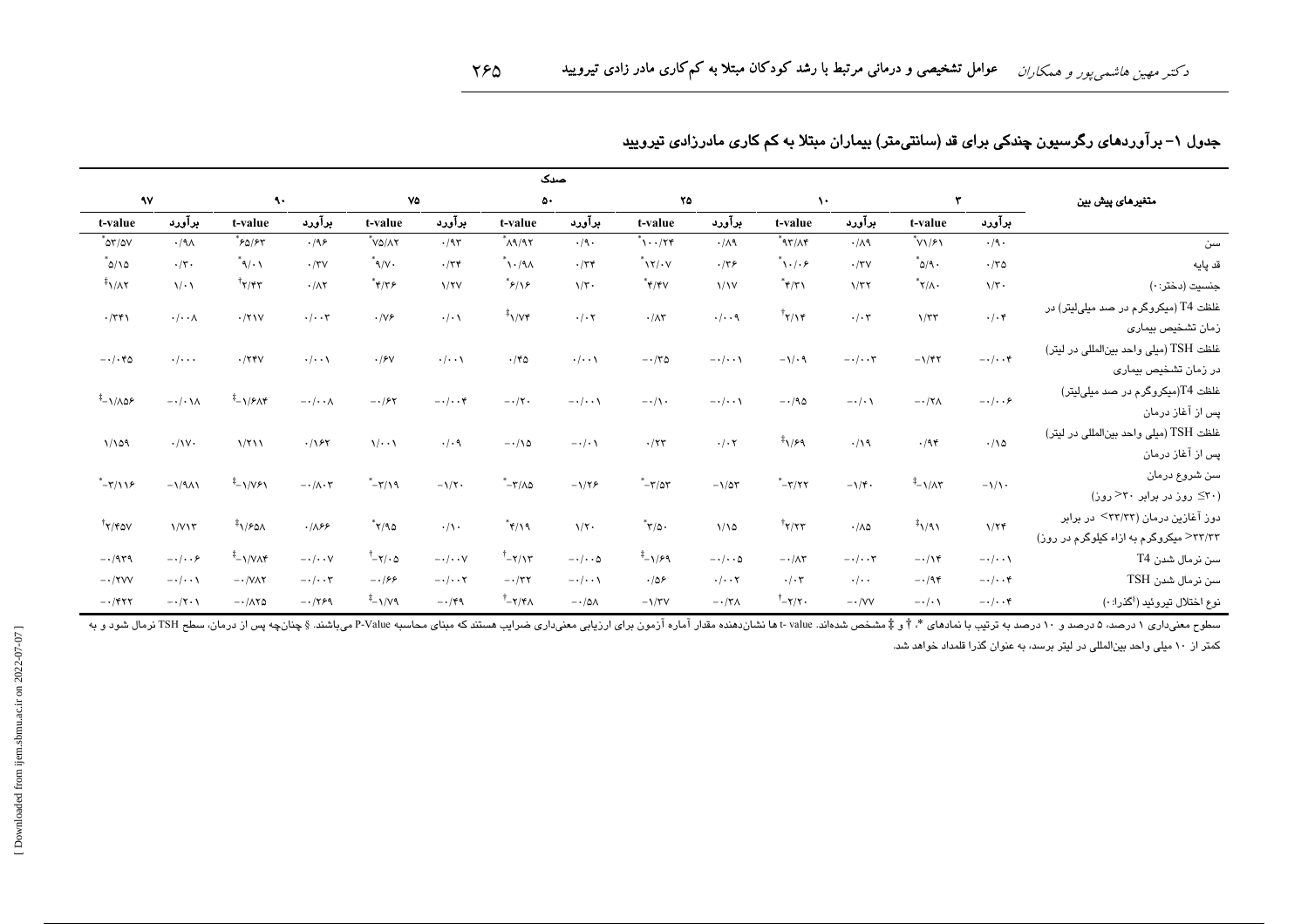|                                                                               |                          |                                                                                                                     |                            |                                                 |                                        |                                                                             | صدک                                      |                                                    |                                              |                                    |                      |                                                                                            |                              |                                            |  |  |  |  |  |  |                 |  |  |  |  |  |  |  |  |  |  |  |  |  |              |                  |
|-------------------------------------------------------------------------------|--------------------------|---------------------------------------------------------------------------------------------------------------------|----------------------------|-------------------------------------------------|----------------------------------------|-----------------------------------------------------------------------------|------------------------------------------|----------------------------------------------------|----------------------------------------------|------------------------------------|----------------------|--------------------------------------------------------------------------------------------|------------------------------|--------------------------------------------|--|--|--|--|--|--|-----------------|--|--|--|--|--|--|--|--|--|--|--|--|--|--------------|------------------|
|                                                                               | $\gamma$                 |                                                                                                                     |                            |                                                 |                                        |                                                                             |                                          |                                                    | <b>Vo</b><br>$\ddot{\mathbf{A}}$<br>$\Delta$ |                                    |                      |                                                                                            |                              |                                            |  |  |  |  |  |  | YQ<br>$\lambda$ |  |  |  |  |  |  |  |  |  |  |  |  |  | $\mathbf{r}$ | متغیرهای پیش بین |
| t-value                                                                       | برآورد                   | t-value                                                                                                             | برآورد                     | t-value                                         | برآورد<br>برآورد<br>t-value<br>t-value | برآورد                                                                      | t-value                                  | برآورد                                             | t-value                                      | برآورد                             |                      |                                                                                            |                              |                                            |  |  |  |  |  |  |                 |  |  |  |  |  |  |  |  |  |  |  |  |  |              |                  |
| $^*$ ۴۵/۳۸                                                                    | <b>YTV/VY</b>            | $\mathring{\hbox{O}}\cdot/\mathring{\hbox{O}}\,\mathring{\hbox{O}}$                                                 | Y1V/FY                     | $\sqrt[3]{25}$                                  | $Y \cdot \cdot / \cdot Y$              | $\gamma$                                                                    | <b>110/V9</b>                            | $\sqrt[*]{\mathfrak{F} \mathsf{V}/\mathfrak{f}}$ . | $1V9/\cdot 7$                                | $^*$ 09/۴۳                         | <b>IVV/V۴</b>        | $P P \gamma$                                                                               | $\lambda \lambda / \cdot$ ۴  | سن                                         |  |  |  |  |  |  |                 |  |  |  |  |  |  |  |  |  |  |  |  |  |              |                  |
| ۶۵۶/۲                                                                         | $\cdot$ /۲V              | $^*$ ۳/۰۱                                                                                                           | .777                       | $*\gamma/\gamma$                                | .71                                    | $*\gamma\gamma\circ$                                                        | .777                                     | $\sqrt[*]{\mathbf{r}}$ .                           | .777                                         | $\sqrt[*]{\mathsf{r}'\mathsf{r}'}$ | .71                  | $\mathbf{r}/\mathbf{r}^*$                                                                  | .79                          | وزن پايه                                   |  |  |  |  |  |  |                 |  |  |  |  |  |  |  |  |  |  |  |  |  |              |                  |
| $^*$ ۵/۳.                                                                     | V9V/A9                   | $\hat{\mathcal{F}}/\mathbf{Y}\wedge$                                                                                | 500/F                      | $\sqrt[*]{\wedge/\cdot \curlyvee}$              | $VYF/\Upsilon$                         | $\sqrt[*]{\cdot}/\lambda^{\epsilon}$                                        | VFA/Y                                    | $\sqrt[3]{11/2}$                                   | $\Lambda$ ۶۲/۳۳                              | N/V                                | V47/A9               | $\mathring{\phantom{a}}\mathring{\phantom{a}}\mathring{\phantom{a}}\mathring{\phantom{a}}$ | 9.0/N                        | جنسیت (دختر: ۰)                            |  |  |  |  |  |  |                 |  |  |  |  |  |  |  |  |  |  |  |  |  |              |                  |
| $-\tau/\tau\tau$                                                              | $-V/\Delta P$            | $-\sqrt{\cdot}$                                                                                                     | $-\tau/\nu$ ۹              | $-170$                                          | $-\sqrt{\cdot 7}$                      | $-\frac{1}{\sqrt{V}}$                                                       | $-Y/VT$                                  | $ \cdot$ / $\vee \check{r}$                        | $-Y/Y\wedge$                                 | $-\cdot$ /۴۳                       | $-\frac{1}{\Lambda}$ | $\cdot/\tau\tau$                                                                           | 1/F1                         | غلظت T4 (میکروگرم در صد میلیلیتر) در       |  |  |  |  |  |  |                 |  |  |  |  |  |  |  |  |  |  |  |  |  |              |                  |
|                                                                               |                          |                                                                                                                     |                            |                                                 |                                        |                                                                             |                                          |                                                    |                                              |                                    |                      |                                                                                            |                              | زمان تشخيص بيمارى                          |  |  |  |  |  |  |                 |  |  |  |  |  |  |  |  |  |  |  |  |  |              |                  |
|                                                                               |                          |                                                                                                                     |                            |                                                 |                                        |                                                                             |                                          |                                                    |                                              |                                    |                      |                                                                                            |                              | TSH غلظت                                   |  |  |  |  |  |  |                 |  |  |  |  |  |  |  |  |  |  |  |  |  |              |                  |
| $\sqrt{\cdot \tau}$                                                           | $\cdot/\mathsf{A}\wedge$ | $^{\dagger}$ ۲/۴۹                                                                                                   | $\frac{1}{2}$              | $\mathbf{\mathsf{r}}/\mathsf{A}\mathsf{v}$      | $Y/Y$ ۶                                | $\mathbf{\hat{r}}/\mathbf{\hat{r}}$                                         | $Y/\lambda$                              | $^*$ ۲/۹.                                          | $\sqrt{\Lambda}$                             | $^{\dagger}$ ۲/۱۲                  | Y/Y                  | $\cdot$ /V $\lambda$                                                                       | .19 <sub>A</sub>             | (میلی واحد بین المللی در لیتر)             |  |  |  |  |  |  |                 |  |  |  |  |  |  |  |  |  |  |  |  |  |              |                  |
|                                                                               |                          |                                                                                                                     |                            |                                                 |                                        |                                                                             |                                          |                                                    |                                              |                                    |                      |                                                                                            |                              | در زمان تشخیص بیماری                       |  |  |  |  |  |  |                 |  |  |  |  |  |  |  |  |  |  |  |  |  |              |                  |
| $\sqrt[{\frac{1}{2}}]{-1}$                                                    | $-\frac{1}{\sqrt{}}$     | $-195$                                                                                                              | $-\frac{1}{\tau}$          | $-\cdot/\cdot \Delta$                           | $-\cdot/\cdot$ ٩                       | .777                                                                        | $\cdot$ /۲ $\wedge$                      | 1/77                                               | $\sqrt{V}$                                   | $\cdot/\gamma$                     | $\cdot$ /۵۲          | $-174$                                                                                     | $-\frac{1}{\sqrt{2}}$        | غلظت T4 (میکروگرم در صد میلیلیتر)          |  |  |  |  |  |  |                 |  |  |  |  |  |  |  |  |  |  |  |  |  |              |                  |
|                                                                               |                          |                                                                                                                     |                            |                                                 |                                        |                                                                             |                                          |                                                    |                                              |                                    |                      |                                                                                            |                              | پس از آغاز درمان                           |  |  |  |  |  |  |                 |  |  |  |  |  |  |  |  |  |  |  |  |  |              |                  |
|                                                                               |                          |                                                                                                                     |                            |                                                 |                                        |                                                                             |                                          |                                                    |                                              |                                    |                      |                                                                                            |                              | TSH غلظت                                   |  |  |  |  |  |  |                 |  |  |  |  |  |  |  |  |  |  |  |  |  |              |                  |
| $\sqrt{6}$                                                                    | 54/79                    | $\cdot/\cdot \vartriangle$                                                                                          | $\sqrt{2}$ .               | $\cdot/\cdot$ ۳                                 | $\sqrt{\cdot V}$                       | .77                                                                         | 19/97                                    | $\cdot$ /۴۴                                        | YY/Y9                                        | $\cdot$ /۴۱                        | $\frac{1}{2}$        | $-\cdot/\cdot \wedge$                                                                      | $-\Delta/\Delta V$           | (میلی واحد بین المللی در لیتر)             |  |  |  |  |  |  |                 |  |  |  |  |  |  |  |  |  |  |  |  |  |              |                  |
|                                                                               |                          |                                                                                                                     |                            |                                                 |                                        |                                                                             |                                          |                                                    |                                              |                                    |                      |                                                                                            |                              | پس از آغاز درمان                           |  |  |  |  |  |  |                 |  |  |  |  |  |  |  |  |  |  |  |  |  |              |                  |
| $\mathstrut^{*}\mathopen{}_{-}\mathstrut\mathopen{}_{\mathsf{Y}/\mathsf{AV}}$ | $-997/8$                 | $\displaystyle \raisebox{0.6ex}{\scriptsize{*}} - \displaystyle \raisebox{0.6ex}{\scriptsize{*}}} \gamma / \nu \nu$ | $-\xi \cdot \Lambda/\xi$ . | $-\mathbf{r}/\mathbf{r}$                        | $-YVY/\Lambda$                         | $\displaystyle\raisebox{0.6ex}{\text{--}}\tau/\tau\tau$                     | $-$ ٣٢٢/۶۵                               | $-\tau/\tau$                                       | $-$ ۴۳۲/۷۳                                   | $-\tau/\gamma$                     | $-494/66$            | $-\tau$ /۹۷                                                                                | $-\frac{\epsilon}{\sqrt{2}}$ | سن شروع درمان                              |  |  |  |  |  |  |                 |  |  |  |  |  |  |  |  |  |  |  |  |  |              |                  |
|                                                                               |                          |                                                                                                                     |                            |                                                 |                                        |                                                                             |                                          |                                                    |                                              |                                    |                      |                                                                                            |                              | (٣٠≥ روز در برابر ٣٠< روز)                 |  |  |  |  |  |  |                 |  |  |  |  |  |  |  |  |  |  |  |  |  |              |                  |
|                                                                               |                          |                                                                                                                     |                            |                                                 |                                        |                                                                             |                                          |                                                    |                                              |                                    |                      |                                                                                            |                              | دوز آغازین درمان                           |  |  |  |  |  |  |                 |  |  |  |  |  |  |  |  |  |  |  |  |  |              |                  |
| $\mathbf{\dot{r}}/\mathbf{\dot{\sigma}}$                                      | $Vf\Delta/\gamma\Lambda$ | $^*$ ۴/۳۶                                                                                                           | FVP/Vf                     | $^*$ ۵/۴.                                       | VTY/Y                                  | $^*$ ۵/۴۰                                                                   | $\Delta \Lambda \Upsilon / \cdot \Delta$ | $^*\mathsf{o}/\!\cdot\mathsf{o}$                   | 819/97                                       | $*\gamma$                          | $51.75$              |                                                                                            | V19/Y1                       | (۳۳/۲۳ - در برابر ۲۳/۲۳ میکروگرم به        |  |  |  |  |  |  |                 |  |  |  |  |  |  |  |  |  |  |  |  |  |              |                  |
|                                                                               |                          |                                                                                                                     |                            |                                                 |                                        |                                                                             |                                          |                                                    |                                              |                                    |                      |                                                                                            |                              | ازای کیلوگرم در روز)                       |  |  |  |  |  |  |                 |  |  |  |  |  |  |  |  |  |  |  |  |  |              |                  |
| $-\frac{1}{2}$                                                                | $-\frac{1}{9}$           | $\Lambda \mathcal{M} \mathcal{N}^{-*}$                                                                              | $-\tau/\Delta$ .           | $\displaystyle{^{*}-\Delta/\mathfrak{r}\Delta}$ | $-\tau/\gamma\tau$                     | $^*$ –V/ $\cdot$ $\tau$                                                     | $-\tau/\sqrt{2}$                         | $^*$ -۴/ $\cdot$                                   | $-\gamma$ /۶۲                                | $-1/09$                            | $-\frac{1}{2}\sigma$ | $-\cdot/\forall\Lambda$                                                                    | $-\sqrt{\cdot V}$            | سن نرمال شدن T4                            |  |  |  |  |  |  |                 |  |  |  |  |  |  |  |  |  |  |  |  |  |              |                  |
| $\cdot/\sqrt{2}$                                                              | $\cdot/\tau$ .           | $\sqrt{\cdot}$                                                                                                      | .19V                       | $1/\tau\tau$                                    | $\sqrt{\cdot}$                         | $\frac{1}{2}$                                                               | $\sqrt{\sqrt{2}}$                        | $\sqrt{2}$                                         | $\sqrt{\Delta}$ .                            | $\sqrt{\tau}$                      | 1/Tf                 | 1/fT                                                                                       | $\mathbf{Y}/\mathbf{Y}$ .    | سن نرمال شدن TSH                           |  |  |  |  |  |  |                 |  |  |  |  |  |  |  |  |  |  |  |  |  |              |                  |
| $-\frac{1}{\pi}$                                                              | $-1VQ/91$                | $^{\dagger}$ - $\tau/\varphi$ .                                                                                     | $-710/99$                  | $^*$ –r/ $\cdot$ ٩                              | $-YYY/FY$                              | $\displaystyle\mathstrut^{*}\mathopen{}_{-}\mathsf{Y}/\mathsf{V}\mathsf{V}$ | $-19.79$                                 | $-\frac{1}{2}$                                     | $-159/V1$                                    | $-\frac{1}{\tau}$                  | $-147/7V$            | $-\cdot/9\Lambda$                                                                          | $-191/90$                    | نوع اختلال تيروييد ( <sup>§</sup> گذرا: ۰) |  |  |  |  |  |  |                 |  |  |  |  |  |  |  |  |  |  |  |  |  |              |                  |

## جدول ۲– برآوردهای رگرسیون چندکی برای وزن (کیلوگرم) بیماران مبتلا به کمکاری مادرزادی تیرویید

سطوح معنیداری ۱ درصد و ۱۰ درصد به ترتیب با نمادهای \*، † و ‡مشخص شدهاند. ult- value ما شاندهنده مقال آماره آزمون برای ارزیابی معنیداری ضرایب هستند که مبنای محاسبه P-Value میباشند. § چنانچه پس از درمان، سطح TSH نرمال شود (و کمتر از ۱۰ میلی واحد بینالمللی در لیتر) برسد، به عنوان گذرا قلمداد خواهد شد.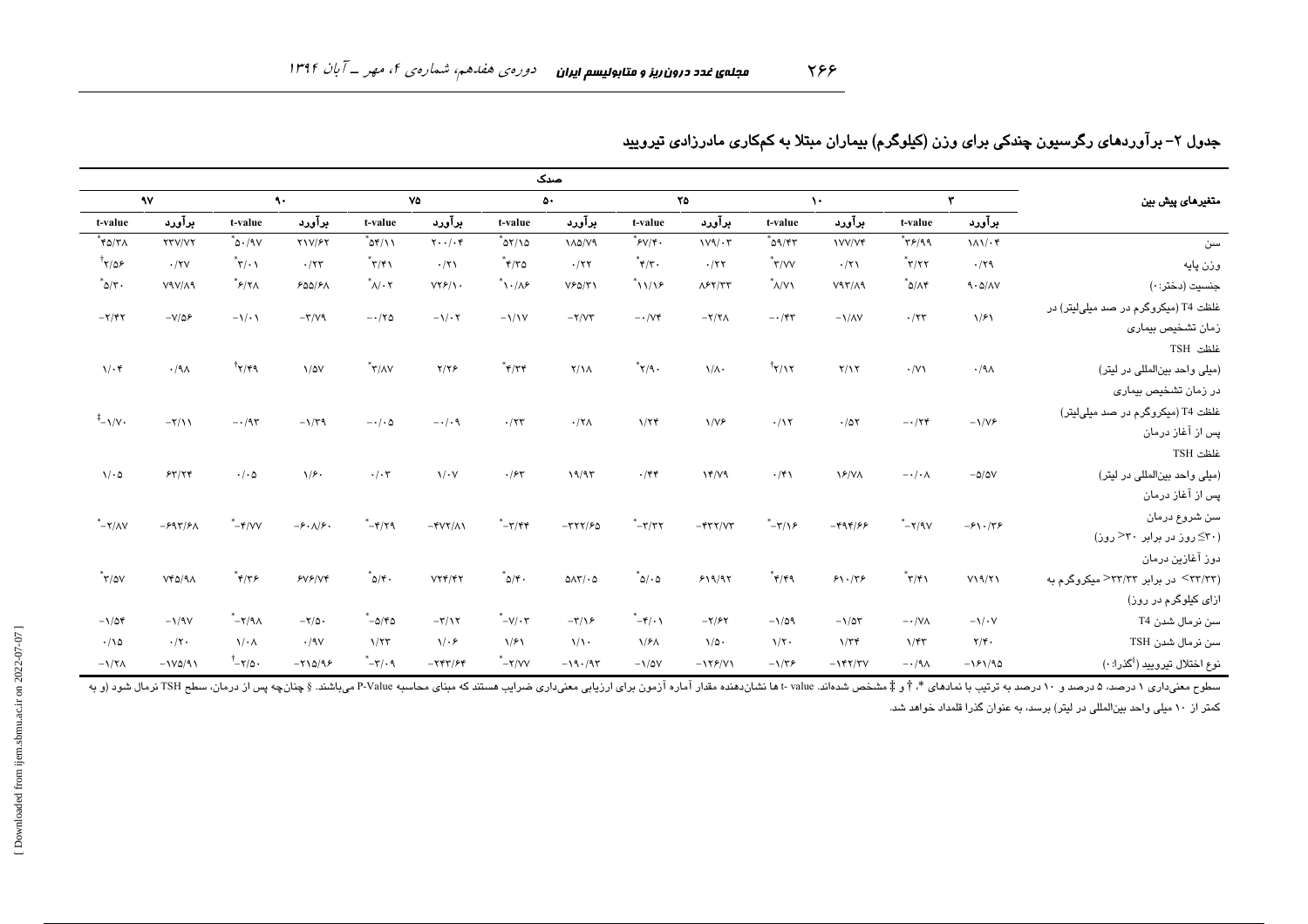|                                     |                              |                                                      |                              |                                                            |                            |                                                                                                          | صدک                               |                                          |                                 |                                                   |                                 |                           |                                 |                                                         |
|-------------------------------------|------------------------------|------------------------------------------------------|------------------------------|------------------------------------------------------------|----------------------------|----------------------------------------------------------------------------------------------------------|-----------------------------------|------------------------------------------|---------------------------------|---------------------------------------------------|---------------------------------|---------------------------|---------------------------------|---------------------------------------------------------|
| $\gamma$                            |                              | $\mathbf{\hat{A}}$                                   |                              |                                                            | ٧۵                         |                                                                                                          | $\Delta \cdot$                    |                                          | ۲۵                              |                                                   | $\lambda$ .                     |                           |                                 | متغیرهای پیش بین                                        |
| $t-$<br>value                       | برآورد                       | t-value                                              | برآورد                       | $t-$<br>value                                              |                            | $t-$<br>$t-$<br>$t-$<br>$t-$<br>برآورد<br>برآورد<br>برآورد<br>برآورد<br>value<br>value<br>value<br>value |                                   | برآورد                                   |                                 |                                                   |                                 |                           |                                 |                                                         |
| $\sqrt{\tau} \cdot / \sqrt{\Delta}$ | $\cdot$ /۲۱                  | $\times \mathbf{r} \mathbf{r}/\mathbf{r} \mathbf{r}$ | $\cdot/\tau$ .               | $^*$ ۴۷/۴۰                                                 | .71                        | $\Delta\omega/\Delta\Lambda$                                                                             | .777                              | 85/77                                    | $\cdot$ /٢۴                     | $*\epsilon$ ./۷۶                                  | .170                            | $^{\ast}$ ۳۸/۷۴           | $\cdot$ /۲۷                     | سن                                                      |
| $^\dagger$ ۲/۱۵                     | . / . q                      | $\gamma/\gamma^*$                                    | $\cdot/\wedge$               | $\tilde{\mathbf{y}}$                                       | $\cdot/\wedge \cdot$       | $^{\ast}$ ۵/۰۶                                                                                           | $\cdot/\gamma$                    | $^*$ ۵/۷۶                                | $\cdot/\sqrt{2}$                | $°o/o \tau$                                       | .119                            | $\mathbf{r}/\mathbf{r}^*$ | $\cdot/\gamma$                  | محيط دور سر پايه                                        |
| $^*$ ٩/۶١                           | $1/\mathfrak{r}$ .           | $\mathcal{N}\setminus\mathcal{N}^*$                  | $1/\mathfrak{r}\mathfrak{r}$ | $\gamma$                                                   | $\sqrt{2}$ .               | $\Lambda$                                                                                                | 1/fV                              | $^*$ \ $\mathsf{Y}/\mathsf{P}\mathsf{Y}$ | $\frac{1}{2}$                   | $^{\ast} \setminus \cdot / \mathcal{A} \setminus$ | $1/\tau$ ۶                      | $\sqrt[3]{10}$            | 1/50                            | جنسيت (دختر:٠)                                          |
| $-1/\sqrt{9}$                       | $-\cdot/\cdot \cdot f$       | $-\cdot$ /۴۲                                         |                              | $\cdot$ /۲۳                                                |                            |                                                                                                          |                                   |                                          |                                 |                                                   | $\cdot/\cdot\cdot$              | $\cdot$ /٣ $\wedge$       | . / 4                           | غلظت T4 (میکروگرم در صد میلیلیتر)                       |
|                                     |                              |                                                      | $-\cdot/\cdot \cdot \tau$    |                                                            | $\cdot/\cdot\cdot$         | $\cdot/\sqrt{2}$                                                                                         | $\cdot/\cdot\cdot\wedge$          | $\cdot/\lambda$                          | $\cdot/\cdot\cdot$              | $\cdot$ /۲۶                                       |                                 |                           |                                 | در زمان تشخیص بیماری                                    |
| $\tilde{\mathbf{r}}$                | $\cdot/\cdot\cdot\tau$       | $\mathbf{r}/\mathbf{r}^*$                            |                              | $^*$ ۴/۰۲                                                  | $\cdot/\cdot\cdot\tau$     | $°\circ$                                                                                                 | $\cdot/\cdot\cdot$ ۴              | $\sqrt[4]{5}$                            | $\cdot/\cdot\cdot$ ۴            | $^*$ ۴/۶۳                                         | $\cdot/\cdot\cdot$ ۴            | 1/19                      | $\cdot/\cdot\cdot\tau$          | غلظت TSH (میلی واحد بین المللی در لیتر)                 |
|                                     |                              |                                                      | $\cdot/\cdot\cdot\tau$       |                                                            |                            |                                                                                                          |                                   |                                          |                                 |                                                   |                                 |                           |                                 | در زمان تشخیص بیماری                                    |
| $-\frac{1}{4}$                      | $-\cdot/\cdot \cdot \tau$    | $-\cdot$ /۴۳                                         | $-\cdot/\cdot\cdot$          | $-\cdot$ /۲ $\wedge$                                       | $-\cdot/\cdot\cdot$        | $-\cdot/\circ$                                                                                           | $-\cdot/\cdot \cdot \tau$         | $\cdot/\cdot \setminus$                  | $\cdot/\cdot\cdot$              | $\cdot/\gamma$                                    | $\cdot/\cdot\cdot$              | $-\cdot$ /۶۹              | $-\cdot/\cdot\cdot$ ۶           | غلظت T4 (میکروگرم در صد میلیلیتر) پس از آغاز درمان      |
| $\cdot$ /۳۹                         | $\cdot/\cdot$ $\cdot$        | $\cdot/\gamma$                                       | $\cdot/\cdot \setminus$      | $\cdot$ /VV                                                | $\cdot/\cdot$ r            | $\cdot/\forall r$                                                                                        | $\cdot/\cdot$ ۳                   | $\cdot$ /VA                              | $\cdot/\cdot$ ٢                 | 1/57                                              | $\cdot/\cdot$ ۵                 | $1/\mathfrak{r}$          | $\cdot/\cdot$ ٩                 | غلظت TSH (ميلي واحد بين لمللي در ليتر) پس از آغاز درمان |
| $\sqrt[4]{-1/\mathsf{V}^4}$         | $-\cdot/\tau$ ۶              | $-\cdot$ /9 $V$                                      | $-\cdot/\sqrt{9}$            | $\mathring{\mathcal{T}} - \mathsf{Y}/\mathsf{Y}\mathsf{V}$ | $-\cdot/\tau$ V            | $^{\ast}-\tau/\mathfrak{F}\tau$                                                                          | $-\cdot$ /٣۵                      | $^{\ddagger}$ - \ / $\wedge$ ۳           | $-\cdot/75$                     | $^{\ddagger}$ -1/90                               | $-\cdot/\mathfrak{r}\setminus$  | $-\frac{1}{\pi}$          | $-\cdot/\mathfrak{r}$           | سن شروع درمان (٣٠ دوز در برابر ٣٠ دوز)                  |
|                                     |                              |                                                      |                              |                                                            |                            |                                                                                                          |                                   |                                          |                                 |                                                   |                                 |                           |                                 | دوز آغازین درمان                                        |
| $*\epsilon/\tau\tau$                | $1/\cdot$ ۴                  | $^*$ ۵/۴۲                                            | $\cdot$ /99                  | $\gamma$                                                   | $\cdot/\wedge\!\!\uparrow$ | *۵/۴۱                                                                                                    | $\cdot$ /<br>$\wedge\vartriangle$ | $^*$ ۴/۴۲                                | $\cdot$ /<br>V٣                 | $*\gamma/\gamma\wedge$                            | $\cdot$ /۶۹                     | $\sqrt[*]{\wedge}\Delta$  | $\cdot/\wedge\cdot$             | (۳۳/۲۳) در برابر ۳۳/۳۳ میکروگرم به ازای کیلوگرم در      |
|                                     |                              |                                                      |                              |                                                            |                            |                                                                                                          |                                   |                                          |                                 |                                                   |                                 |                           |                                 | روز)                                                    |
| 7۹۹–*                               | $-\cdot/\cdot\cdot$ $\wedge$ | $^*$ -۴/۸۴                                           | $-\cdot/\cdot\cdot V$        | $^*$ -۴/۴۲                                                 | $-\cdot/\cdot\cdot$        | *−۴/۱∧                                                                                                   | $-\cdot/\cdot\cdot\Delta$         | $^*$ -۴/۱۴                               | $-\cdot/\cdot\cdot$ ۶           | ٬−۲/۹                                             | $-\cdot/\cdot\cdot\Delta$       | $-\frac{1}{2}$ .          | $-\cdot/\cdot\cdot \Delta$      | سن نرمال شدن T4                                         |
| $\cdot/\wedge\tau$                  | $\cdot/\cdot\cdot$           | $\sqrt{6}$                                           | $\cdot/\cdot\cdot$           | .788                                                       | $\cdot/\cdot\cdot$         | $\cdot$ /۶۸                                                                                              | $\cdot/\cdot\cdot$                | $\frac{1}{2}$                            | $\cdot/\cdot\cdot$ $\mathsf{Y}$ | $\cdot/\Lambda$ ۶                                 | $\cdot/\cdot\cdot$ $\mathsf{Y}$ | $\cdot$ /94               | $\cdot/\cdot\cdot$ $\mathsf{Y}$ | سن نرمال شدن TSH                                        |
| $\cdot$ /۴۳                         | $\cdot/\cdot$ ۶              | $\cdot/\cdot$ ۵                                      | $\cdot/\cdot \wedge$         | $\cdot$ /۴ $\wedge$                                        | $\cdot/\cdot \Delta$       | $\cdot$ /۴۴                                                                                              | $\cdot/\cdot \Delta$              | $\cdot/\cdot$ $\mathsf{Y}$               | $\cdot/\cdot\cdot$ $\mathsf{Y}$ | $-\cdot/\tau$                                     | $-\cdot/\cdot \Delta$           | $-\cdot$ /۴۷              | $-\cdot/\lambda$ .              | نوع اختلال تيروييد ( <sup>§</sup> گذرا: ۰)              |

### جدول ۳– برآوردهای رگرسیون چندکی برای محیط دور سر (سانتیمتر) بیماران مبتلا به کمکاری مادرزادی تیرویید

سطوح معنيداري ١ درصد و ١٠ درصد به ترتيب با نمادهاي \*، † و ‡مشخص شدهاند. value -a نشان دهنده مقلر آماره آزمون براي ارزيابي معنيداري ضرايب هستند كه مبناي محاسبه P-Value ميباشند. § چنانچه پس از درمان، سطح SH نرمال شود و به کمتر از ۱۰ میلی واحد بینالمللی در لیتر برسد، به عنوان گذرا قلمداد خواهد شد.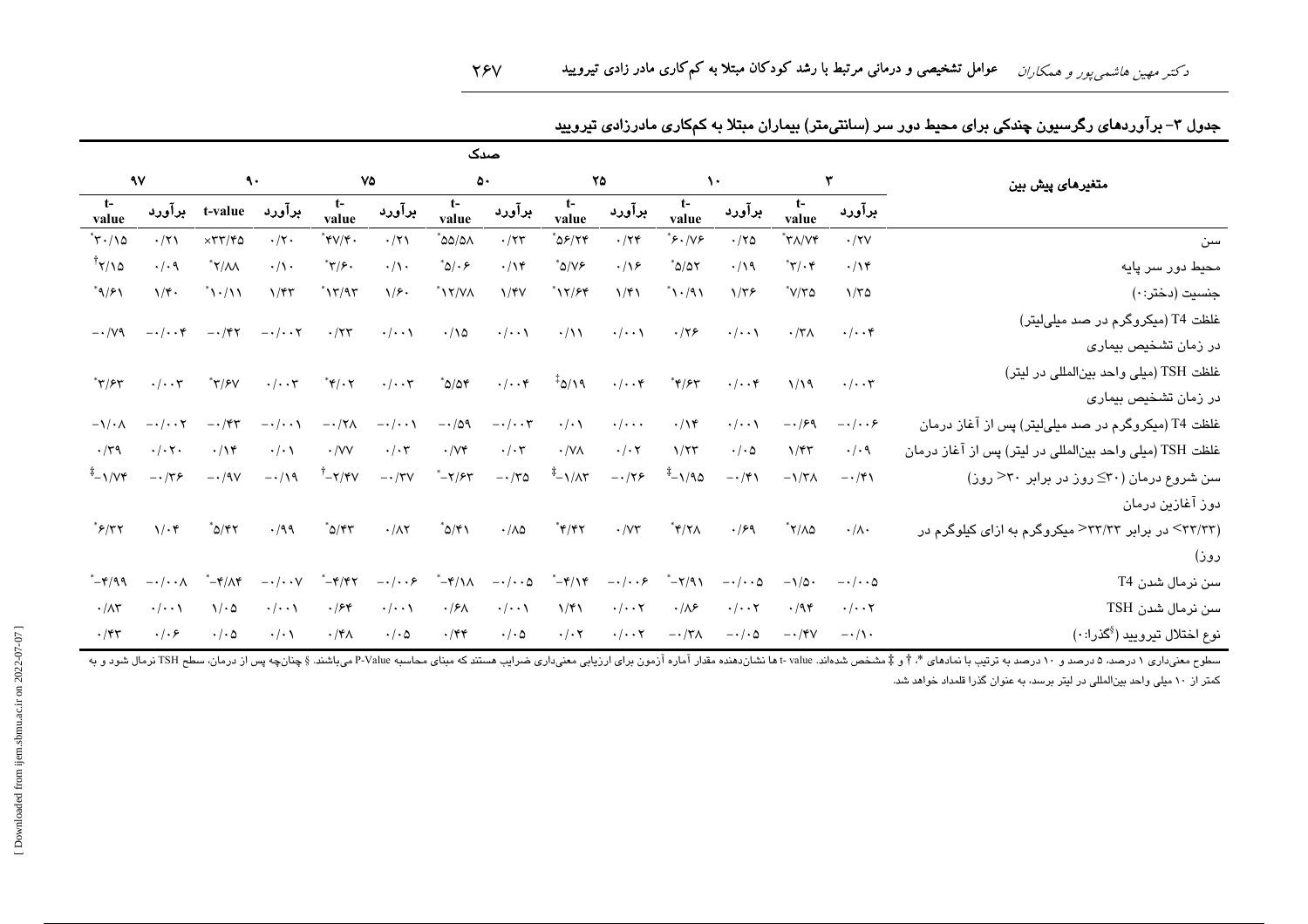ضرایب متغیر "سن آغاز درمان" برای تمامی صدکهای توزیع وزن و قد بیماران به شدت منفی و معنیدار بود (p<٠/٠۵). به عبارت دیگر، وزن و قد بیمارانی که سن آنها در زمان شروع درمان کمتر یا مساوی ۳۰ روز بود، به طور معنیداری بالاتر ازبیمارانی بود که سن آغاز درمان آنها بیشتر از ۳۰ روز بود (p<۰/۰۵). همچنین ضرایب این متغیر برای تمام صدکهای توزیع محیط دور سر بیماران، منفی و اکثراً معنی دار بود (p<۰/۰۵).

سایر متغیرهای کمکی معنیدار برای توزیع قد بیماران، نوع اختلال تيروييد و سن نرمال شدن T4" بودند (جدول ١). نوع اختلال تیرویید، فقط در صدکهای ۰،۱۰ ه و ۷۵ ام اثرات منفی و معنی دار بر قد بیماران داشت (p<۰/۰۵). به عبارت دیگر، قد بیمارانی که دارای اختلال گذرای کمکاری مادرزادی تیرویید بودند، به طور معنیداری (در صدکهای مذکور) بالاتر از کودکان مبتلا به کمکاری تیرویید دایمی بود. ضرایب "سن نرمال شدن T4" برای تمامی صدکهای توزیع قد بیماران، منفی بود، بنابراین ارتباط معکوسی بین این دو متغیر وجود داشت. به عبارت دیگر، بر اساس یافتههای حاصل، انتظار میرود که هرچه سن نرمال شدن T4 افزایش یابد، قد نهایی این بیماران کوتاهتر میشود. در این مورد، به نظر میآید که این متغیر فقط در دنباله میانی توزیع، اثرات معنیداری روی قد بیماران داشته است (p<۰/۰۵).

بر اساس توزیع قد بیماران مشخص شد که ضریب متغیر "غلظت سرمی TSH در زمان تشخیص" منفی بود، اما در صدکهای پایینی توزیع از لحاظ آماری معنیدار نبود. این بدان معنی است که برای بیمارانی که قد آنان زیر میانهی توزیع قرار دارد، افزایش غلظت سرمی TSH در زمان تشخیص، با کاهش قد در ارتباط است. از سوی دیگر، "غلظت سرمی T4 در زمان تشخیص" اثرات معنیداری در صدکهای ۱۰ و ۵۰ ام توزیع قد داشت (p<۰/۰۵). همچنین در صدک ۱۰ ام، "غلظت سرمی TSH پس از آغاز درمان" و در صدک ۹۰ و ۹۷ ام، "غلظت سرمی T4 پس از آغاز درمان" به طور جزئی با قد بیماران ارتباط معنیداری داشت (p<٠/١). با توجه به تاثير مختلف غلظت سرمى TSH در صدکهای مختلف قد (علامتهای مثبت و منفی ضرایب) نمیتوان در مورد ارتباط واضح و یک نوای این متغیر با شاخص قد اظهار نظر نمود.

اثر متغیر "سن نرمال شدن TSH"، تقریباً در تمامی صدکهای (به جزء ١٠ و ٢٥) توزيع قد بيماران، منفي بود، امّا

از لحاظ آماری معنیدار نبود. به عبارت دیگر، انتظار میرود كه كاهش سن نرمال شدن TSH" با افزايش قد بيماران مبتلا به کمکاری مادرزادی تیرویید در ارتباط باشد. در مقابل، ضریب "سن نرمال شدن TSH" در تمامی صدکهای توزیع وزن و محیط دور سر بیماران مثبت بود، اما آنها نیز از لحاظ آماري معنى دار نيو دند.

همانطور که از جدول ۲ مشاهده میشود، به نظر میرسد که "سن نرمال شدن T4" و "نوع اختلال تیرویید" اثرات منفی نسبتاً بزرگی در میانه و صدکهای بالایی توزیع وزن بیماران داشته باشند. چنین اثرات منفی در صدکهای ۰. ۱۰ و ۹۷ ام یافت نشدند. "نوع اختلال عملکرد تیرویید" ارتباط به شدت منفی با وزن بیماران در صدکهای ۵۰، ۷۵ و ۹۰ ام داشت (p<۰/۰۵). یعنی انتظار میرود که حصول وزن برای بیماران مبتلا به اختلال گذرای تیرویید بالاتر از بیماران مبتلا به اختلالات دایمی تیرویید باشد.

بر خلاف توزیع قد، اثر "غلظت سرمی T4 پس از آغاز درمان" روی توزیع وزن و محیط دور سر در سراسر چندکها ناهمگون بود. به خصوص، به نظر میرسد که در صدک ۹۷ ام توزیع وزن، بیماران بیشتر تحت تاثیر این متغیر قرار گرفته باشند (۲/۱۱– مقدار ضریب برآورد شده) (p<·/1)، در حالی که این اثر در سایر چندکها، از لحاظ آماری معنیدار نبود (جدول ۲).

ضرایب "غلظت سرمی TSH در زمان تشخیص" در اکثر صدکهای توزیع وزن بیماران، به شدت قوی و معنیدار بود (p<۰/۰۵). به عبارت دیگر، بر اساس یافتههای ما، انتظار میرود که افزایش "غلظت سرمی TSH در زمان تشخیص" با افزایش معنیدار وزن بیماران مبتلا به کمکاری مادرزادی تیرویید در ارتباط باشد.

با توجه به جدول ۳، اثر "سن نرمال شدن T4" بر توزیع محیط دور سر بیماران، منفی و در سطح ۱ درصد، معنیدار بود. مقادیر ضرایب این متغیر در صدکهای بالایی توزیع محیط دور سر، از لحاظ قدر مطلق، بزرگتر بود. به عبارت دیگر، بر اساس یافتههای حاصل از این پژوهش، انتظار میرود که کاهش "سن نرمال شدن T4" با افزایش معنیدار محیط دور سر کودکان مبتلا به کمکاری تیرویید مادرزادی همراه باشد (p<٠/٠١). برآورد اثر نوع اختلال عملكرد تیروییه، در صدک ۱۰ ام توزیع محیط دور سر، منفی و غیرمعنیدار و در صدکهای ۲۵ ام و بالاتر از آن مثبت و غیرمعنیدار بود. در پایان، تفلظت TSH سرم در زمان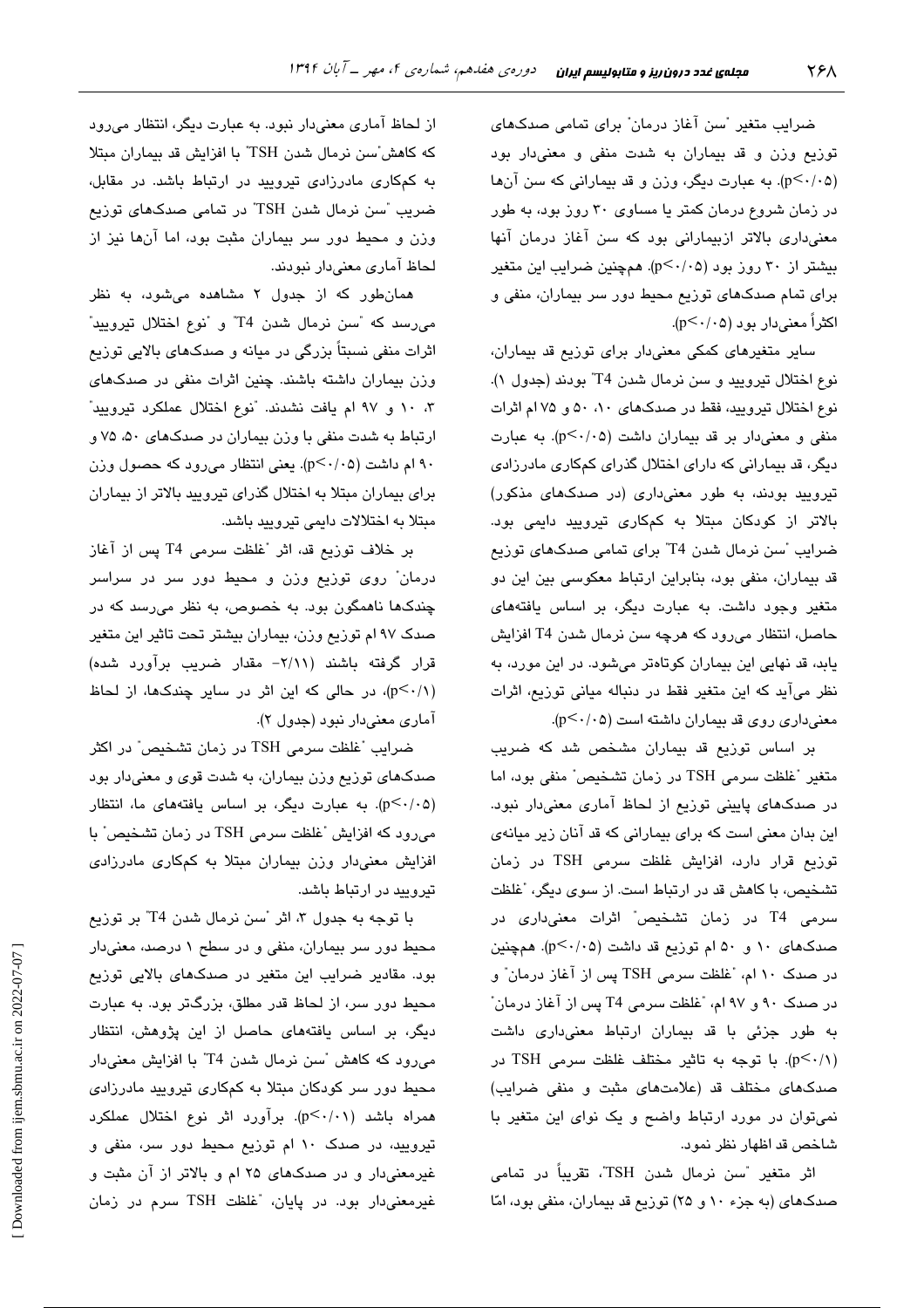تشخیص" با محیط دور سر بیماران، به جزء در صدک ۳ ام، ارتباط معنى دارى داشت (p<٠/٠١).

ىحث

در این مطالعه، اثر فاکتورهای فردی و درمانی بر رشد بیماران مبتلا به کم کاری مادرزادی تیرویید، که در طی غربالگری شناسایی و تحت درمان قرار گرفته بودند، با استفاده از مدل رگرسیون چندکی برای دادههای طولی مورد بررسی قرار گرفت. استفاده از این روش آماری پیشرفته برای دادههای طولی، ما را قادر به دستیابی به تصویر جامعتری از اثر پیشبینهای مختلف قد، وزن و دور سر بیماران مبتلا به CH در صدکهای مختلف توزیع آنها نمود.

بر اساس یافتههای این مطالعه، رشد طولی در قد و وزن به طور معنىدارى با "سن آغاز درمان" و "دوز اوليه درمان" در تمامی صدکهای توزیع آنها در ارتباط بود، در حالی که دور سر فقط با دوز اولیهی درمان ارتباط معنیداری داشت. رشد وزن و دور سر بیماران مبتلا به CH، تحت تاثیر "غلظت سرمی TSH در زمان تشخیص بیماری" قرار داشتند، امّا این دو متغیر متاثر از "غلظت سرمی T4 در زمان تشخیص بيماري" نبودند. همچنين "سن نرمال شدن T4"، اثر ناهمگنی بر وزن، قد و دور سر در سرتاسر چندکهای پیشنهاد شده داشتند، امّا "سن نرمال شدن TSH" اثر معنیداری بر وضعیت رشد بیماران مبتلا به کمکاری مادرزادی تیرویید نداشت. بر اساس یافتههای حاصل از این پژوهش، نوع اختلال عملکرد تیرویید ارتباط قوی با وزن در برخی از صدکهای توزیع آن داشت، امّا از لحاظ آماری ارتباط معنیداری با توزیع قد و محیط دور سر بیماران نداشت (جدول های ١ تا ٣).

با بررسی پژوهشهای انجام شده قبلی، یافتههای مشابه و متناقضی با مطالعهی حاضر مشاهده شد. مطالعات متعددی گزارش کردهاند که اکثر بیماران مبتلا به کم کاری مادرزادی تیروئید که توسط برنامهی غربالگری نوزادان تشخیص داده شدهاند، رشد طبیعی دارند و به خوبی مشخص شده است که تاخیر در رشد این کودکان با تشخیص زود هنگام و درمان به موقع قابل پیشگیری است،<sup>۲۴،۳</sup>۵ امّا در برخی از موارد که کمکاری تیرویید شدی*دی* وجود داشته است، تاخیر معنیداری در روند رشد این بیماران در یک سالگی گزارش شده است.<sup>۲۶،۳۶</sup> نتایج مطالعه فیضی و همکارانش نشان داد که هر چند بیماران مبتلا به

CH در مقایسه با کودکان سالم، رشد ناقص داشتهاند، اما به واسطهی درمان به موقع آنها، این اختلال رشد در طی دوران ییگیری و با افزایش سن کاهش یافته است.<sup>۴</sup> گرنت<sup>ا</sup>ً نیز در لندن گزارش داد که وضعیت رشد کودکان مبتلا CH بستگی به عوامل بسیاری از جمله سن آغاز درمان، دوز درمان و شدت این اختلال دارد.<sup>۴٬۲۶</sup> نتایج حاصل از مطالعهی حاضر نیز نشان داد که رشد در قد و وزن به طور معنیداری با "سن شروع درمان و دوز اولیهی درمان" در تمام صدکها در ارتباط است، در حالی که توزیع محیط دور سر فقط با دوز اولیهی درمان رابطه معنیداری داشت. دادههای حاصل از پژوهشهای مختلف به طور واضح نشان می دهند که بیماران مبتلا به کمکاری مادرزادی تیرویید که توسط برنامهی غربالگری نوزادان تشخیص داده شدهاند و بی درنگ با یک دوز روزانه و به اندازهی کافی بزرگ از LT4 درمان شدهاند، دارای رشد طبیعی بوده و به قد نرمال در زمان بلوغ دست یافتهاند.<sup>۳۹-۳</sup>۰ در مطالعه بروک<sup>ii</sup> خاطر نشان شده است که دوز اولیه و به اندازه کافی بالا از LT4 در درمان این اختلال می تواند باعث افزایش مصرف کالری و در نتیجه تسریع رشد این کودکان شود.<sup>۲۷</sup> مطالعات گرنت<sup>iii</sup>و همکارانش و سیراگوسا<sup>iv</sup>و همکارانش همچنین نشان دادند که در سن ۳ تا ۶ سالگی، قد و قامت کودکان مبتلا به CH با انجام درمان زودهنگام و به موقع، به حد طبیعی رسیده است.<sup>۳۶٬۴۰</sup> نتایج حاصل از مطالعهی جیس<sup>٬</sup> و همکارانش نشان داد که با درمان زودرس کودکان مبتلا به CH از زمان تشخیص، رشد قدی کودکان در سن ۲۴ ماهگی و سن رشد استخوانی آنها در سن ۵ سالگی به حد طبیعی میرسند.<sup>۴۱،۴۲</sup> با این حال، برخی از مطالعات گزارش کردهاند که تاخیر در بهبود رشد قد در طی درمان، وابسته به دوز LT4 و سن شروع درمان نیز است.<sup>۴۲٬۴۴</sup> برای مثال، در مطالعهی مورین <sup>۷i</sup> و همکارانش، کودکانی که دوز اولیهی بالایی از LT4 را دریافت کرده بودند، امّا دارای قد کوتاهتری در سال اول تولد بودند، به قد نرمال در سن سه سالگی رسیدند.<sup>۴۴</sup> بر اساس نتايج حاصل از پژوهش حاضر، وزن و قد بيماراني كه سن شروع درمان آنها کمتر یا مساوی ۳۰ روز بود، به طور

i-Grant ii-Brook iii-Grant iv-Siragusa v - Chiesa vi-Morin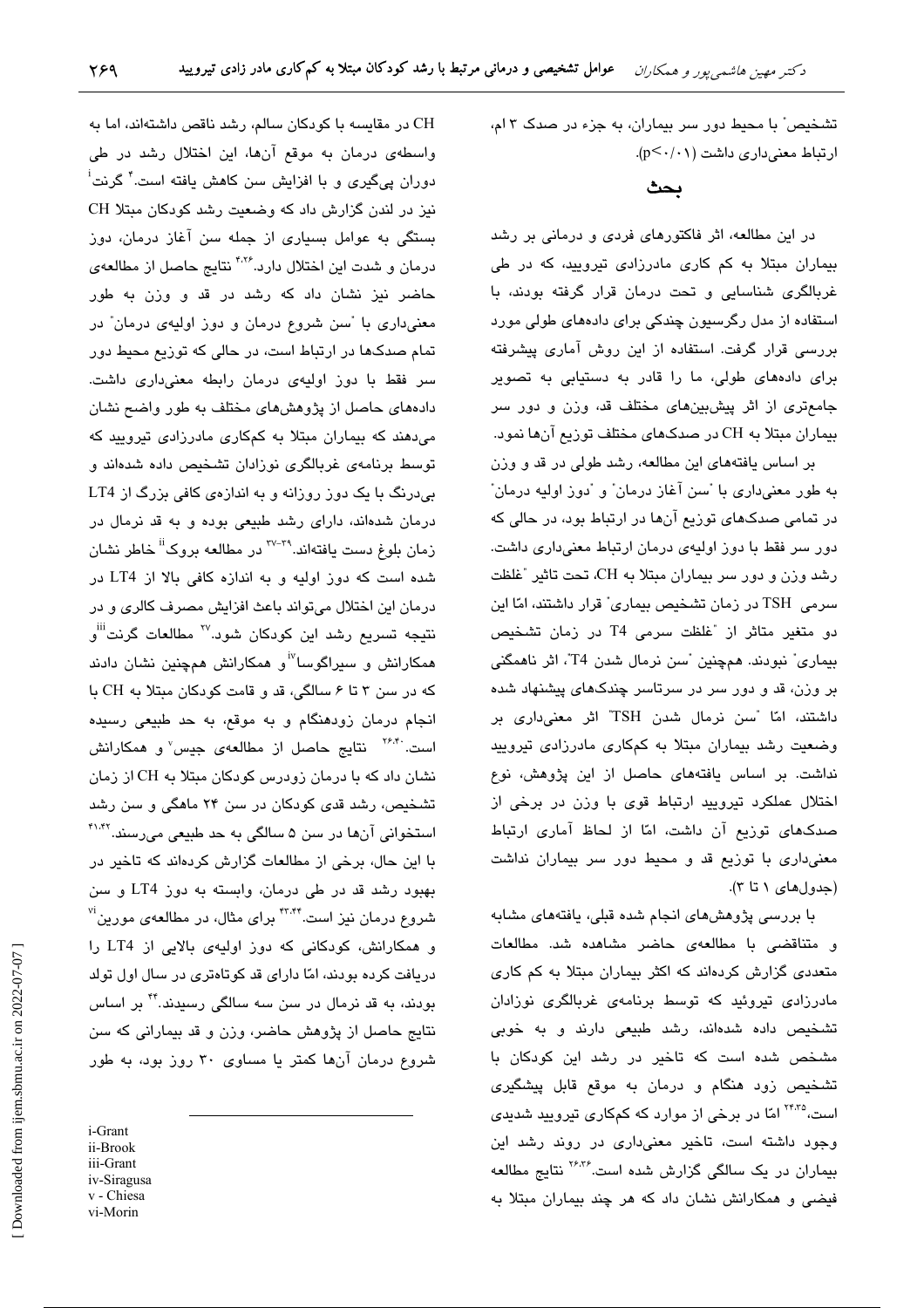مطالعهی مورین<sup>iii </sup>و همکارانش نشان داد که دختران در تمام سنین بلندتر از پسران هستند، اما این اختلاف فقط در سن شش ماهگی معنیدار بود. همچنین، مطالعهی فوق نشان داد که پسران در طول سال اول زندگی تاخیر رشد داشتند.<sup>۴۴</sup>

در مطالعهی حاضر، رشد وزن و دور سر بیماران مبتلا به CH، تحت تاثير غلظت TSH سرم در زمان تشخيص بیماری قرار داشتند، امّا متأثر از غلظت T4 سرم در زمان تشخیص نبودند. همچنین، اثر سن نرمال شدن T4، در بیشتر صدکهای توزیع وزن، قد و دور سر معنے،دار بود، در حالی که سن نرمال شدن TSH اثر معنیداری بر وضعیت رشد بیماران مبتلا به کمکاری مادرزادی تیرویید نداشت (جدول های ۱ تا ۳). مطالعات متعددی، بافتههایی را در مورد تاثیر الگوهای هورمونی بر پیامدهای ذهنی بیماران مبتلا به .<br>CH گزارش نمودهاند؛ <sup>۴۹.۵۰</sup> با این وجود مطالعات محدودی در مورد نفوذ این عوامل پر وضعیت رشد این بیماران انجام شده است. Ng و همکارانش در انگلستان، دور سر و رشد خطی ۱۲۵ بیمار مبتلا به CH را از زمان تشخیص تا سن سه سالگی مورد ارزبانی قرار دادند.<sup>۵</sup> نتایج مطالعهی مذکور نشان داد که مقدار T4 در زمان تشخیص، عامل مستقل مؤثر*ی* بر رشد دور سر در سه سال اول زندگی است.<sup>۵۱</sup> در پژوهش حاضر، ارتباط معنی داری بین قد و ســـن نرمال شدن TSH یافت نشد، اما بین¤ و توبلانک<sup>×</sup> گزارش کـردند که که سـن نرمال شدن TSH به طور معنیداری در بیمارانی که نسبت به قد استاندارد دارای قد کوتاهتری هستند، به تعویق میافتد.<sup>۲۵</sup> آنها همچنین دریافتند که زمان آغاز درمان و ۔<br>تبعیت از درمان، از جمله عوامل پیشبین اصلی حصول قد این بیماران در بزرگسالی میباشند.<sup>۲۵</sup> در پژوهش حاضر، ارتباطات مثبتی بین غلظت سرمی TSH در زمان تشخیص با توزیع وزن و دور سر بیماران مبتلا به CH وجود داشت. در مطالعهی آداچی $^{\rm xi}$ و همکارانش که با هدف ارزیابی قد نهایی و الگوهای رشد دوران بلوغ ۲۷ بیمار مبتلا به CH انجام گرفت، هیچگونه ارتباط معنیداری بین نمره انحراف معیار قد نهايي (FHSDS) و مقدار TSH اوليه يافت نشد.''' همچنين در مطالعهی امینزاده و همکارانش هیچگونه ارتباطی بین سطح TSH و وزن بیماران مشاهده نشد.<sup>۵۲</sup>

viii-Morin ix - Bain x - Toublanc xi-Adachi

معنی،داری بالاتر از سایرین بود. در مطالعهی موشینی<sup>:</sup> و همکارانش گزارش شده است که بیماران مبتلا به CH به قد نرمال در سن ۶ سالگی میرسند، به شرطی که زمان آغاز درمان آنها به طور متوسط در ۳۳ روزگی پس از تولد باشد. البته در مطالعه مذكور، تاثیر عوامل مختلف مانند سن آغاز درمان بر وضعیت رشد بیماران مورد ارزیابی قرار نگرفته بود و یافتهها صرفاً به صورت توصیفی گزارش شده بودند.<sup>۲۵</sup>همسو با نتایج حاصل از پژوهش حاضر، هیردال<sup>ة</sup> و و همکارانش در مطالعهی خود یا هدف ارزیابی رشد خطی کودکان سوئدی مبتلا به کم کاری مادرزادی تیرویید که درمان آنها به موقع آغاز شده بود، به این نتیجه رسیدند که تأخیر در رشد این کودکان، به سن شروع درمان و دورز اولیه LT4 بِستگی دارد. <sup>۲۸</sup> با این حال، در مطالعهی آداچی<sup>iii</sup> و همکارانش، ارتباط معنیداری بین نمره انحراف معیار قد نهایی"آ (FHSDS) یا دور چاری LT4 و زمان آغاز درمان مشاهده نشد. َ<sup>۴۳</sup> هـمچنین سالرنو<sup>۷</sup> و همکارانش تایید کردند که که قد در هنگام بلوغ با شدت CH در زمان تشخیص، دوز اوليه LT4 با علت نقص ابن بيماران ارتباطي ندارد.<sup>46.46</sup> نتايج حاصل از مطالعهی مذکور نشان داد که دوز آغازین بالای LT4، به سرعت غلظتهای سرمی TSH را نرمال میکند، حتی در بیمارانی که در زمان تشخیص به CH شدید مبتلا بودند، امّا وضعیت رشد و سن رشد استخوانی تحت تاثیر این دوز بالا قرار نمیگیرند.<sup>۴۵</sup> در مطالعهی دارن دلیلر<sup>ن</sup>' و همکـــارانش، هیچگونه ارتباط معنیداری بین قد (در تمام سنين) و دوز آغازين LT4 يافت نشد،<sup>۴۷</sup> فقط در دو سالگي رابطه مثبت و معنى دارى بين قد و سطوح T4 سرم اندازهگیری شده تا آن سن، وجود داشت.<sup>۴۷</sup>البته دور استفاده شده در مطالعهی مذکور، پایینتر از محدودهی دوزی توصیه شده بود.<sup>۴۷</sup> نتایج مطالعهی جونز<sup>ü</sup>″ و همکارانش نیز مو بد همین مطلب است.<sup>۴۸</sup>

براساس يافتههاى حاصل از مطالعهى حاضر، قد، وزن و دور سر پسران مبتلا به کمکاری مادرزادی تیرویید در تمام صدکها به طور معنیداری بالاتر از دختران است. امّا نتایج

i-Moschini

- v-Salerno
- vi Darendeliler

ii -Heyerdahl

iii-Adachi

iv-Final Height Standard Deviation Scores (FHSDS)

vii-Jones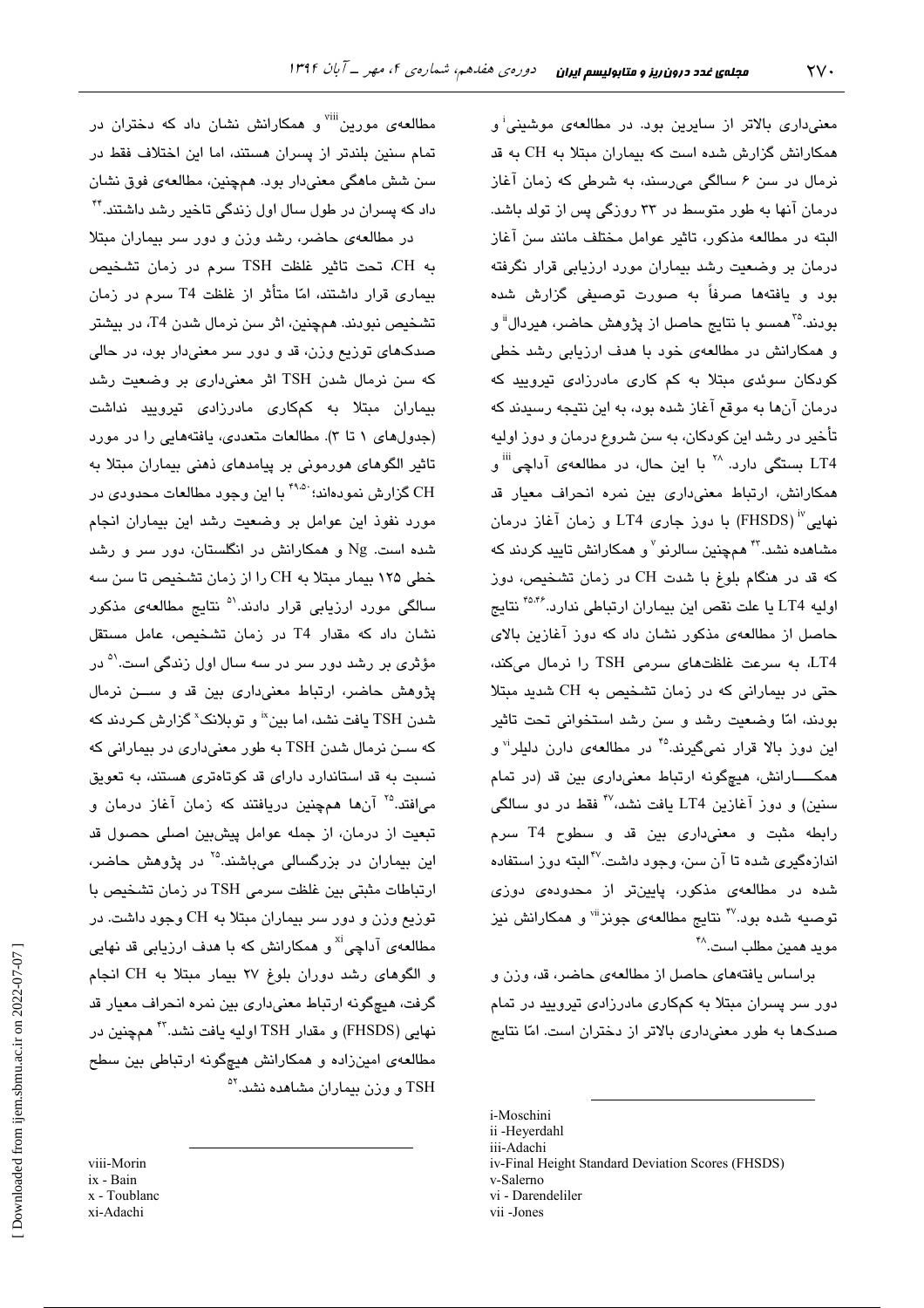محدودیتهای مطالعه حاضر میباشند. بهتر بود، اثر شاخصهای تنسنجی پدر و مادر کودکان به عنوان متغیر مخدوشگر تعدیل می شد، که به علت فقدان اطلاعات در مورد آنها، این مورد میسر نشد.

از یافتههای حاصل از پژوهش حاضر نتیجهگیری میشود که دوز اولیه درمان و زمان آغاز درمان مهمترین عوامل پیشرفت رشد کودکان مبتلا به کمکاری مادرزادی تیرویید میباشند. این یافتهها پیشنهاد میدهند که نتایج مطلوبتر در زمینه رشد این کودکان ممکن است از طریق درمان زودهنگام و به موقع و همچنین دوز مناسب LT4 به دست آید. درمان سریع و زودهنگام این بیماران، منجر به بهبود بیامدهای رشد آنها و اثبات اثریخش*ی* برنامههای غربالگری، به عنوان ابزاری برای دستیابی به رشد صحیح این کو دکان، خواهد شد. پیشنهاد می شود که در پژوهش *ه*ای آتی ارزبانی تاثیر عوامل بررسی شده در پژوهش حاضر، بر عملکرد ذهنی کودکان مبتلا به کمکاری مادرزادی تیرویید نیز در افقهای کوتاه و بلند مدت انجام گیرد.

### **References**

- $\mathbf{1}$ Büyükgebiz A. Newborn screening for congenital hypothyroidism. J Clin Res Pediatr Endocrinology 2013; 5 Suppl 1: S8-12.
- $\overline{2}$ . Rezaeian S, Poorolajal J, Moghimbegi A, Esmailnasab N. Risk factors of congenital hypothyroidism using prop ensity score: a matched case-control study. J Res Health Sci 2013; 13: 151-6.
- $\overline{3}$ . Ünüvar T, Demir K, Abacı A, Büyükgebiz A, Böber E. The role of initial clinical and laboratory findings in infants with hyperthyrotropinemia to predict transient or permanent hypothyroidism J Clin Res Pediatr Endo crinol 2013; 5: 170-3.
- $\overline{4}$ Feizi A, Hashemipour M, Hovsepian S, Amirkhani Z, Kelishadi R, Yazdi M, et al. Growth and Specialized Growth Charts of Children with Congenital Hypothyroidism Detected by Neonatal Screening in Isfahan, Iran. ISRN Endocrinol 2013.
- 5. Corbetta C, Weber G, Cortinovis F, Calebiro D, Passoni A, Vigone MC, et al. A 7-year experience with low blood TSH cutoff levels for neonatal screening reveals an unsuspected frequency of congenital hypothyroidism (CH). Clinical Endocrinology 2009; 71: 739-45.
- $6<sub>1</sub>$ Maciel LM, Kimura ET, Nogueira CR, Mazeto GM, Magalhães PK, Nascimento ML, et al. Congenital hypothyroidism: recommendations of the Thyroid Department of the Brazilian Society of Endocrinology and Metabolism. Ara Bras Endocrinol Metabol 2013: 57: 184-92
- 7. Eftekhari N, Asadikaram Gh, Khaksari M, Salari Z, Ebrahimzadeh M. The prevalence rate of congenital hypothyroidism in Kerman, Iran in 2005-2007. Journal of

مطالعهى حاضر مزايا و محدويتهايي داشت. براي اولين بار در ایران در قالب اجرای یک مطالعهی طولی، تاثیر عوامل مختلف تشخيصي و درماني بر سه شاخص تن سنجي مرتبط با رشد کودکان مبتلا به کمکاری مادرزادی تیرویید به طور همزمان با استفاده از یک مدل آماری پیشرفته با کارکرد اختصاصی در مطالعات طولی بیگیرانه ارزبایی گردید. در سایر مطالعات انجام گرفته، تاثیر عوامل محدودی صرفا بر وضعیت ذهنی این بیماران مورد ارزیابی قرار گرفته است. .<br>مدل آماری استفاده شده به گونهای است که تصویر جامعتری از تاثیر همزمان پیشبینهای مختلف بر صدکهای توزيع قد، وزن و محيط دور سر بيماران مبتلا به CH را فراهم می آورد. یا این وجود، مطالعه حاضر محدودیتهایی نیز داشت. شاخصهای هورمونی بررسی شده در سنین .<br>خاصی مورد ارزیابی قرار گرفتند که بهتر بود به منظور اطمینان بیشتر، تاثیر آنها و زمان طبیعی شدن آنها در سنين مختلف مورد سنجش قرار مي گرفت. همچنين با توجه به ماهیت طولی دادهها، فقدان اطلاعات در برخی از مقاطع زمانی یے،گیری و وجود دادہھای گمشدہ از دیگر

Kerman University of Medical Sciences 2008; 15: 243-50. [Farsi]

- 8. Hashemipour M, Amini M, Iranpour R, Sadri GH, Javaheri N, Haghighi S, et al. Prevalence of congenital hypothyroidism in Isfahan, Iran: results of a survey on 20,000 neonates. Horm Res 2004; 62: 79-83.
- $\mathbf{Q}$ Hashemipour M, Hovsepian S, Kelishadi R, Iranpour R, Hadian R, Haghighi S, et al. Permanent and transient congenital hypothyroidism in Isfahan-Iran. J Med Screen 2009; 16: 11-6.
- 10. Mohtasham AZ, Mousavi SM, Hosein-Zadeh M. Newb orn screening for congenital hypothyroidism in Rasht, North of Iran, 2007. Early Human Development 2008; 84: S122.
- Zeinalzadeh AH, Kousha A, Talebi M, Akhtari M.  $11$ Screening for Congenital Hypothyroidism in East Azerbaijan province, IRAN. Journal of Kerman University of Medical Sciences 2011; 18: 301-8. [Farsi]
- $12.$ Nele S, Ghotbi N. Congenital hypothyroidism screening program in Kurdistan, Iran. Payesh 2011; 10: 15-20. [Farsi]
- 13. Saffari F, Karimzadeh T, Mostafaiee F, Mahram M. Screening of congenital hypothyroidism in Qazvin Province (2006-2008). The Journal of Qazvin University of Medical Sciences 2009; 12: 43-9. [Farsi]
- $14$ Noori Shadkam M, Jafarizadeh M, Mirzaei M, Motlagh M, Eslami Z, Afkhami M, et al. Prevalence of Cong enital Hypothyroidism and Transient Increased Levels of TSH in Yazd Province. JSSU 2008; 16: 315. [Farsi]
- 15. Masoomi karimi M, Khalafi A, Jafarisani M, Alizadeh H, Hasanzadeh M, Jafarisani A, et al. Screening of congenital hypothyroidism in the Torbat-E-Heydariyeh in 1390. Journal of Torbat Heydariyeh University of Medical Sciences 2014; 1: 40-5. [Farsi]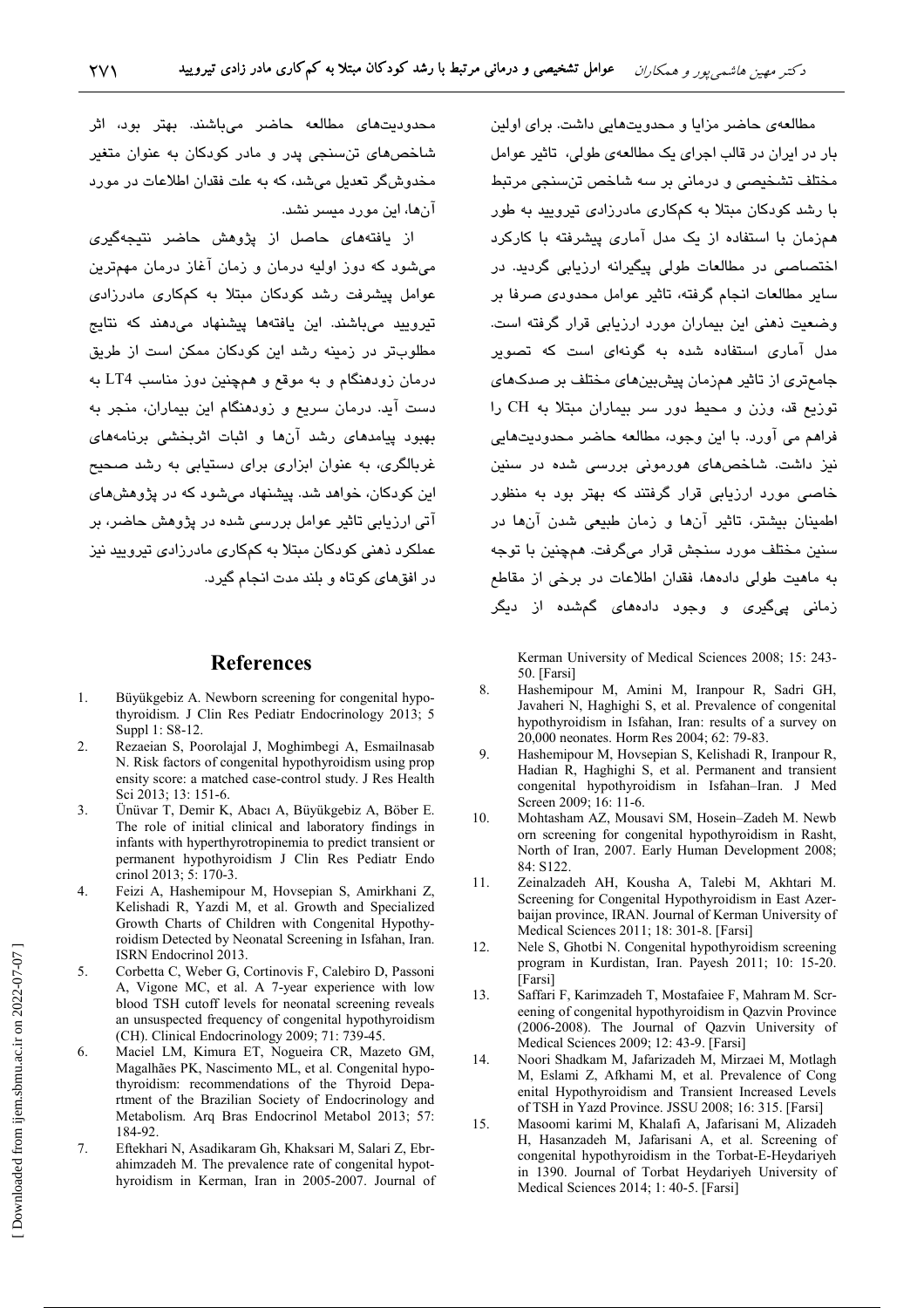- 16. Mohammadi E, Baneshi MR, Nakhaee N. The Incidence of Congenital Hypothyroidism in Areas Covered by Kerman and Jiroft Universities of Medical Sciences, Iran. Journal of Health and Development 2012; 1: 47-55. [Farsi]
- 17. Namakin K, Sedighi E, Sharifzadeh G, Zardast M. Prevalence of congenital hypothyroidism In South Khorasan province (2006-2010). Journal of Birjand University of Medical Sciences 2012; 19: 191-9. [Farsi]
- 18. Âkha O, Shabani M, Kowsarian M, Ghafari V, Sajadi Saravi S. Prevalence of Congenital Hypothyroidism in Mazandaran Province, Iran, 2008. J Mazandaran Univ Med Sci 2011; 21: 63-70. [Farsi]
- 19. Ordoukhani A, Mirsaiid Ghazi A, Hajipour R, Mirmiran P, Hedayati M, Azizi F. Screening for congenital hypothyroidism: before and after iodine supplementation in Iran. Iranian Jouranl of Endocrinology and Metabolism 2000; 2: 93-8. [Farsi]
- 20. Bongers-Schokking JJ, Koot HM, Wiersma D, Verkerk PH, de Muinck Keizer-Schrama SM. Influence of timing and dose of thyroid hormone replacement on developm ent in infants with congenital hypothyroidism. J Peditar 2000; 136: 292-7.
- 21. Collaborative, N.E.C.H. Neonatal hypothyroidism screening: status of patients at 6 years of age. Journal of Pediatrics 1985; 107: 915-9.
- 22. Mahjoubi F, Mohammadi MM, Montazeri M, Aminii M, Hashemipour M.Mutations in the gene encoding paired box domain (PAX8) are not a frequent cause of congenital hypothyroidism (CH) in Iranian patients with thyroid dysgenesis. Arq Bras Endocrinol Metabol 2010; 54: 555-9.
- 23. Esmailnasab N, Moasses ghaffari B, Afkhamzadeh A. Investigation of the risk factors for congenital hypot hyroidism in the newborns in Kurdistan Province. SJKU 2012, 17: 103-8. [Farsi]
- 24. Hulse JA, Grant DB, Jackson D, Clayton BE. Growth, development and reassessment of hypothyroid infants diagnosed by screening. Br Med J (Clin Res Ed) 1982; 284: 1435-7.
- 25. Bain P, Toublanc JE. Adult height in congenital hypothyroidism: prognostic factors and the importance of compliance with treatment. Horm Res 2002; 58: 136-42.
- 26. Grant D. Growth in early treated congenital hypothy roidism. Arch Dis Child 1994; 70: 464-8.
- 27. Brook C. The effect of initial dose of thyroxine in congenital hypothyroidism on final height. Clin Endocrinol (Oxf) 1997; 47: 655-6.
- 28. Heyerdahl S, IlickiA, Karlberg J, Kase BF, Larsson A. Linear growth in early treated children with congenital hypothyroidism. Acta Paediatrica 1997; 86: 479-83.
- 29. Kalantari S, Napharabadi M, Azizi F. The prevalence of hypothyroidism in Tehran mentally retarded patients' institutes. Research in Medicine 2001; 25: 175-8. [Farsi]
- 30. Liu Y, Bottai M. Mixed-effects models for conditional quantiles with longitudinal data.Int J Biostat 2009; 5.
- 31. Koenker R. Quantile regression for longitudinal data. JMVA 2004; 91: 74-89.
- 32. Lipsitz SR, Fitzmaurice GM, Molenberghs G, Zhao LP. Quantile Regression Methods for Longitudinal Data with Drop-outs: Application to CD4 Cell Counts of Patients Infected with the Human Immunodeficiency Virus. Journal of the Royal Statistical Society: Series C (Applied Statistics) 1997; 46: 463-76.
- 33. Feizi A, Hashemipour M, Hovsepian S, Amirkhani Z, Kelishadi R, Rafee Al Hosseini M, et al. Study of the Efficacy of Therapeutic Interventions in Growth Normalization of Children with Congenital Hypothyroidism

Detected By Neonatal Screening. Iranian Jouranl of Endocrinology and Metabolism 2012; 13: 681-9. [Farsi]

- 34. Feizi A, Hashemipour M, Hovsepian S, Amirkhani Z, Kelishadi R, Heydari K, et al. The Descriptive Findings of Growth Status among Children with Congenital Hypothyroidism Referred to Isfahan Endocrine and Metabolism Research Center. Journal of Isfahan Medical School 2012; 29. [Farsi]
- 35. Moschini L, Costa P, Marinelli E, Maggioni G, Sorcini Carta M, Fazzini C, et al. Longitudinal assessment of children with congenital hypothyroidism detected by neonatal screening.Helv Paediatr Acta 1986; 41: 415-24.
- 36. Aronson R, Ehrlich RM, Baily JD, Rovef JF. Growth in children with congenital hypothyroidism detected by neonatal screening. The Journal of pediatrics 1990; 116: 33-7.
- 37. Delvecchio M, Faienza FM, Acquafredda A, Zecchino C, Peruzzi S, Cavallo L. Longitudinal Assessment of Levo-Thyroxine Therapy for Congenital Hypothyro idism: Relationship with Aetiology, Bone Maturation and Biochemical Features. Horm Res 2007; 68: 105-12.
- 38. Dickerman Z, De Vries L. Prepubertal and pubertal growth, timing and duration of puberty and attained adult height in patients with congenital hypothyroidism (CH) detected by the neonatal screening programme for CH—a longitudinal study. Clinical endocrinology 1997; 47: 649-54.
- 39. Delvecchio M, Salerno M, Acquafredda A, Zecchino C, Fico F, Manca F, et al. Factors predicting final height in early treated congenital hypothyroid patients. Clin Endocrinol (Oxf) 2006; 65: 693-7.
- 40. Siragusa V, Terenghi A, Rondanini GF, Vigone MC, Galli L, Weber G, et al. Congenital hypothyroidism: auxological retrospective study during the first six years of age. J Endocrinol Invest 1996; 19: 224-9.
- 41. Chiesa A, Gruñeiro de Papendieck L, Keselman A, Heinrich JJ, Bergada C. Growth follow-up in 100 children with congenital hypothyroidism before and during treatment. J Pediatr Endocrinol 1994; 7: 211-8.
- 42. Chiesa A, Prieto L, Mendez V, Papendieck P, Calcagno Mde L, Gruñeiro-Papendieck L.Prevalence and etiology of congenital hypothyroidism detected through an argentine neonatal screening program (1997-2010). Horm Res Paediatr 2013; 80: 185-92.
- 43. Adachi M, Asakura Y, Tachibana K. Final height and pubertal growth in Japanese patients with congenital hypothyroidism detected by neonatal screening. Acta Paediatrica 2003; 92: 698-703.
- 44. Morin A, Guimarey L, Apezteguía M, Ansaldi M, Santucci Z. Linear growth in children with congenital hypothyroidism detected by neonatal screening and treated early: a longitudinal study. J Pediatr Endocrinol Metab 2002; 15: 973-7.
- 45. Salerno M, Militerni R, Bravaccio C, Micillo M, Capalbo D, Di MS, et al. Effect of different starting doses of levothyroxine on growth and intellectual outcome at four years of age in congenital hypothyroidism.Thyroid 2002; 12: 45-52.
- 46. Salerno M, Micillo M, Di MS, Capalbo D, Ferri P, Lettiero T, et al. Longitudinal growth, sexual maturation and final height in patients with congenital hypothyroidism detected by neonatal screening. Eur J Endocrinol 2001; 145: 377-83.
- 47. Darendeliler F, Yildirim M, Bundak R, Sükür M, Saka N, Günöz H. Growth of children with primary hypothyroidism on treatment with respect to different ages at diagnosis.J Pediatr Endocrinol Metab 2001; 14: 207-10.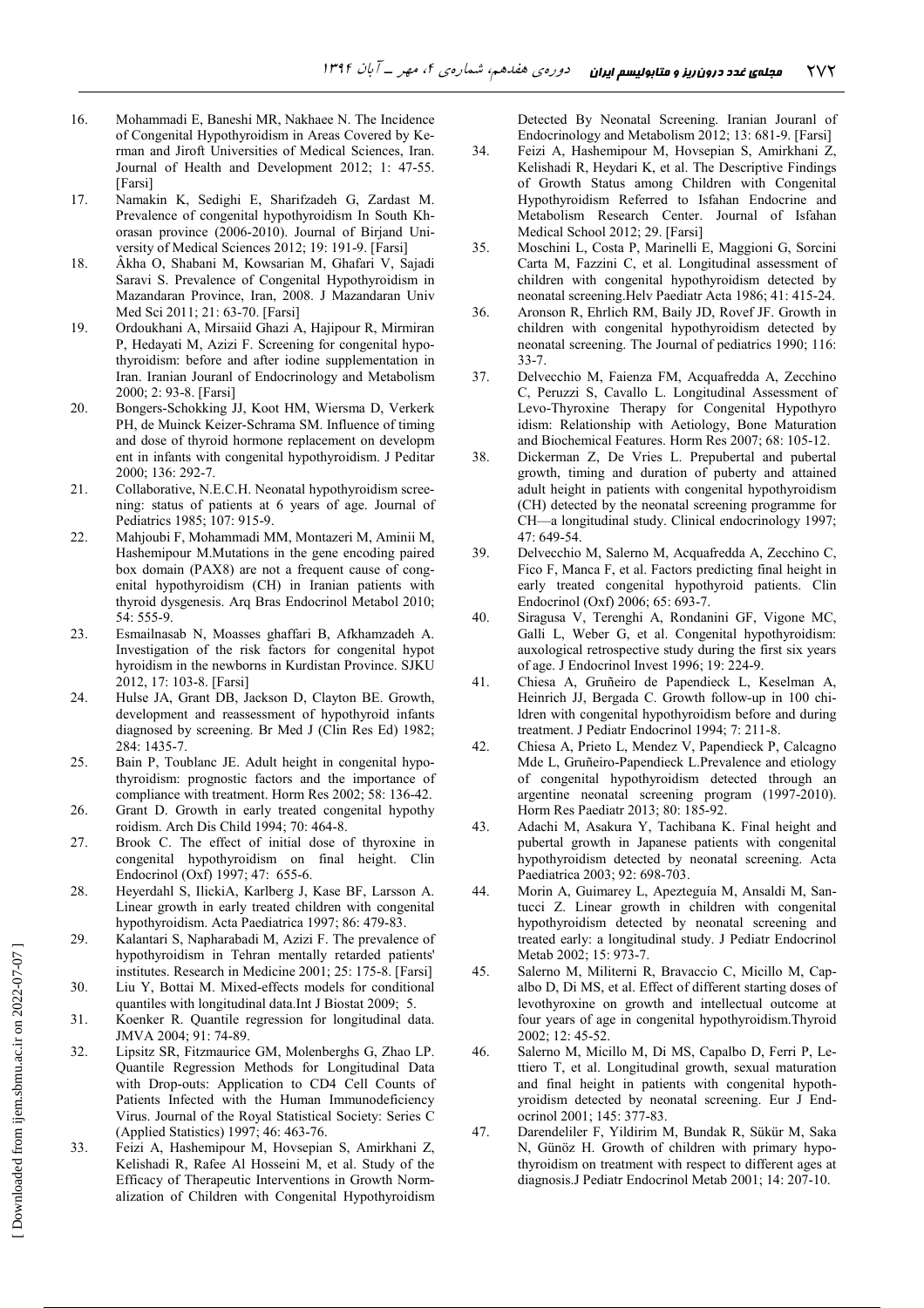- 48. Jones JH, Gellén B, Paterson WF, Beaton S, Donaldson MD. Effect of high versus low initial doses of Lthyroxin for congenital hypothyroidism on thyroid function and somatic growth. Arch Dis Child 2008; 93: 940-4.
- 49. Oerbeck B, Sundet K, Kase BF, Heyerdahl S. Congenital Hypothyroidism: Influence of Disease Severity and L-Thyroxine Treatment on Intellectual, Motor, and Sch ool-Associated Outcomes in Young Adults. Pediatrics 2003; 112: 923-30.
- 50. Song SI, Daneman D, Rovet J. The influence of etiology and treatment factors on intellectual outcome in congenital hypothyroidism. J Dev Behav Pediatr 2001; 22: 376-84.
- 51. Ng SM, Wong SC, Didi M. Head circumference and linear growth during the first 3 years in treated congenital hypothyroidism in relation to aetiology and initial biochemical severity. Clin Endocrinol (Oxf) 2004; 61: 155-9.
- 52. Aminzadeh M, Chomeili B, Aramesh MR, Ghanbari R. Evaluation of Possible Interactive Factors with Thyrot ropin Level in Screening Program of Congenital Hyp othyroidism in Ahvaz. Sci Med J 2011; 9: 553-61. [Farsi]